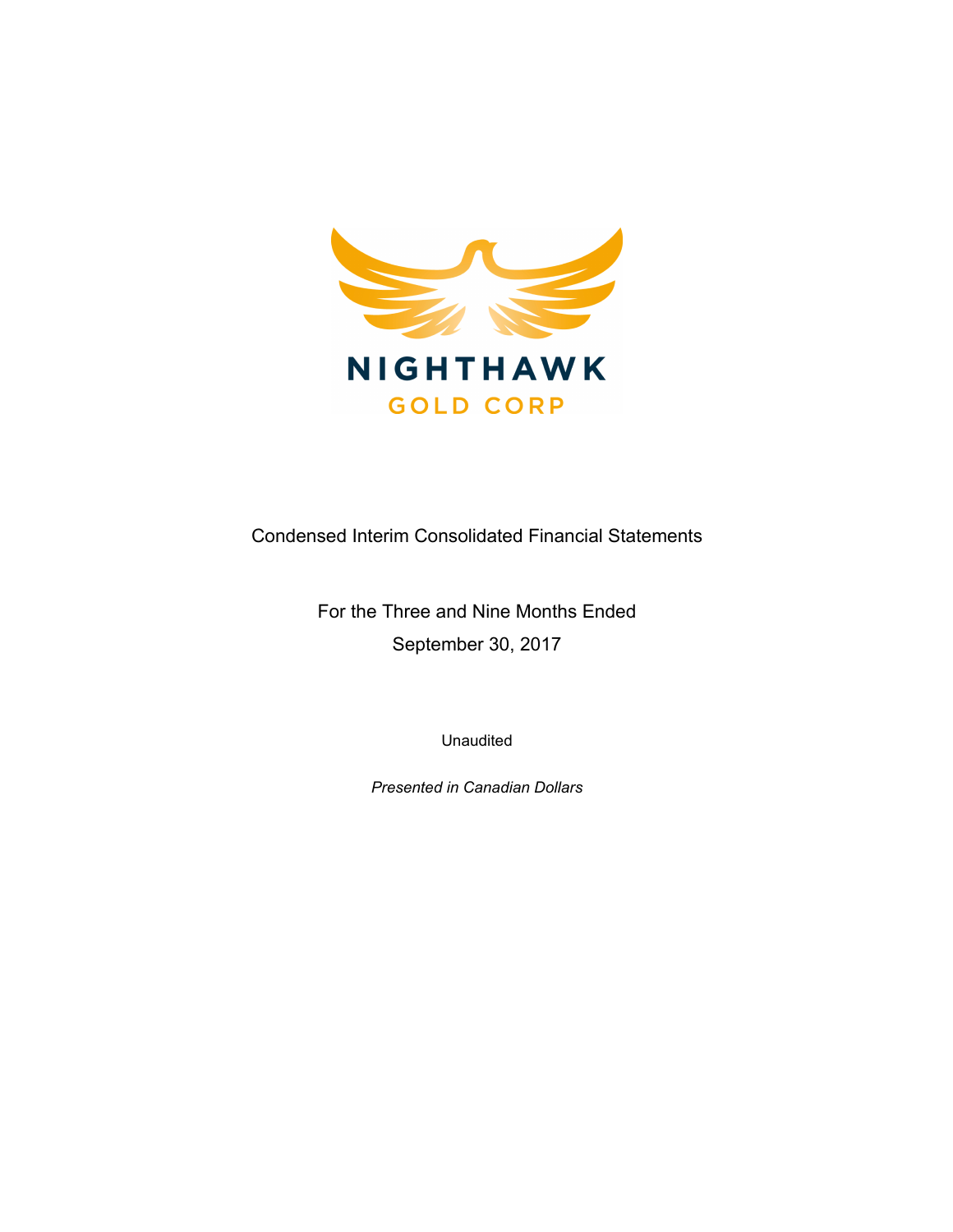

November 14, 2017

# **MANAGEMENT'S RESPONSIBILITY FOR THE CONDENSED INTERIM CONSOLIDATED FINANCIAL STATEMENTS**

The accompanying condensed interim consolidated financial statements of Nighthawk Gold Corp. ("**Nighthawk**") are the responsibility of the Board of Directors and executive management. The unaudited condensed interim consolidated financial statements have been prepared by management, on behalf of the Board of Directors, in accordance with International Financial Reporting Standards ("**IFRS**") as issued by the International Accounting Standards Board. These unaudited condensed interim consolidated financial statements do not include all of the disclosures required for annual consolidated financial statements and therefore should be read in conjunction with Nighthawk's audited annual consolidated financial statements and notes thereto for the five month transitional year ended December 31, 2016. These unaudited condensed interim consolidated financial statements follow the same significant accounting policies and methods of application as those included in Nighthawk's most recent audited annual consolidated financial statements, except as described in note 3. Management acknowledges responsibility for the preparation and presentation of the consolidated financial statements, including responsibility for significant accounting judgments and estimates and the choice of accounting principles and methods that are appropriate to Nighthawk's circumstances. In the opinion of management, the unaudited condensed interim consolidated financial statements have been prepared within acceptable limits of materiality and are in accordance with International Accounting Standard 34, Interim Financial Reporting using accounting policies consistent with IFRS appropriate in the circumstances.

Management has established processes, which are in place to provide it sufficient knowledge to support management representations that it has exercised reasonable diligence that (i) the unaudited condensed interim consolidated financial statements do not contain any untrue statement of material fact or omit to state a material fact required to be stated or that is necessary to make a statement not misleading in light of the circumstances under which it is made, as of the date of, and for the periods presented by, the unaudited condensed interim consolidated financial statements and (ii) the unaudited condensed interim consolidated financial statements fairly present in all material respects the financial condition, results of operations and cash flows of Nighthawk, as of the date of and for the period presented by the unaudited condensed interim consolidated financial statements.

The Board of Directors is responsible for reviewing and approving the consolidated financial statements and for ensuring that management fulfills its financial reporting responsibilities. An Audit Committee assists the Board of Directors in fulfilling this responsibility. The Audit Committee meets with management to review the internal controls over the financial reporting process, the consolidated financial statements and the auditors' report. The Audit Committee also reviews Nighthawk's Management's Discussion and Analysis to ensure that the financial information reported therein is consistent with the information presented in the consolidated financial statements. The Audit Committee reports its findings to the Board of Directors for its consideration in approving the consolidated financial statements for issuance to the shareholders.

Management recognizes its responsibility for conducting Nighthawk's affairs in compliance with established financial standards, and applicable laws and regulations, and for maintaining proper standards of conduct for its activities.

(Signed) *"Dr. Michael Byron"* (Signed) *"Michael Leskovec"* Dr. Michael Byron President & Chief Executive Officer

Michael Leskovec Chief Financial Officer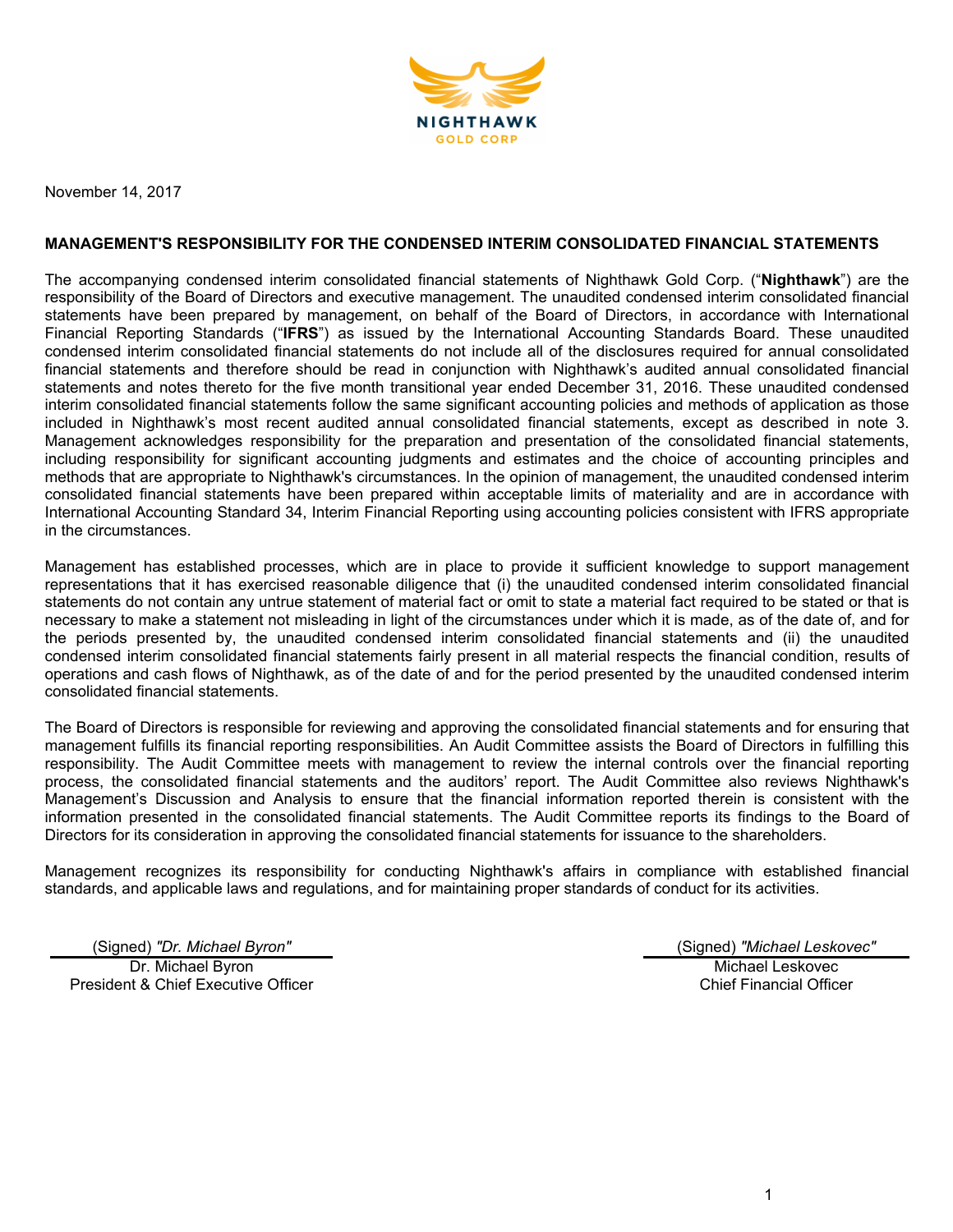

# **NIGHTHAWK GOLD CORP.**

# **CONDENSED INTERIM CONSOLIDATED STATEMENTS OF FINANCIAL POSITION**

Presented in Canadian Dollars Unaudited

|                                            |                     | September 30, December 31, |  |
|--------------------------------------------|---------------------|----------------------------|--|
| As at                                      | 2017                | 2016                       |  |
| <b>ASSETS</b>                              |                     |                            |  |
| <b>Current Assets</b>                      |                     |                            |  |
| Cash                                       | 27,644,823 \$<br>S  | 14,324,806                 |  |
| Marketable securities                      | 180,000             |                            |  |
| Amounts receivable                         | 548,446             | 403,117                    |  |
| Prepaid expenses and supplies              | 628,651             | 380,434                    |  |
|                                            |                     |                            |  |
|                                            | 29,001,920          | 15,108,357                 |  |
| <b>Non-current Assets</b>                  |                     |                            |  |
| Restricted cash (note 5)                   | 4,479,000           | 4,479,000                  |  |
| Exploration and evaluation assets (note 6) | 52,683,343          | 41,676,278                 |  |
|                                            | 57, 162, 343        | 46, 155, 278               |  |
|                                            | 86,164,263 \$<br>\$ | 61,263,635                 |  |
|                                            |                     |                            |  |
| <b>LIABILITIES</b>                         |                     |                            |  |
| <b>Current Liabilities</b>                 |                     |                            |  |
| Accounts payable and accrued liabilities   | \$<br>1,202,737 \$  | 297,394                    |  |
|                                            |                     |                            |  |
| <b>Non-current Liabilities</b>             |                     |                            |  |
| Flow-through share premium liability       | 2,608,460           | 2,040,440                  |  |
| Provision for service obligation (note 7)  | 3,012,314           | 3,012,314                  |  |
| Reclamation provision (note 8)             | 401,150             | 401,150                    |  |
| Deferred tax liability                     | 4,739,002           | 2,840,773                  |  |
|                                            | 10,760,926          | 8,294,677                  |  |
|                                            |                     |                            |  |
| <b>SHAREHOLDERS' EQUITY</b>                |                     |                            |  |
| Share capital (note 9(a))                  | 80,094,256          | 61,916,419                 |  |
| Warrants and broker warrants (note 9(b))   | 3,986,339           |                            |  |
| Share-based payment reserve (note 9(c))    | 12,448,488          | 9,976,849                  |  |
| Accumulated deficit                        | (22, 328, 483)      | (19, 221, 704)             |  |
|                                            | 74,200,600          | 52,671,564                 |  |
|                                            | 86,164,263 \$<br>\$ | 61,263,635                 |  |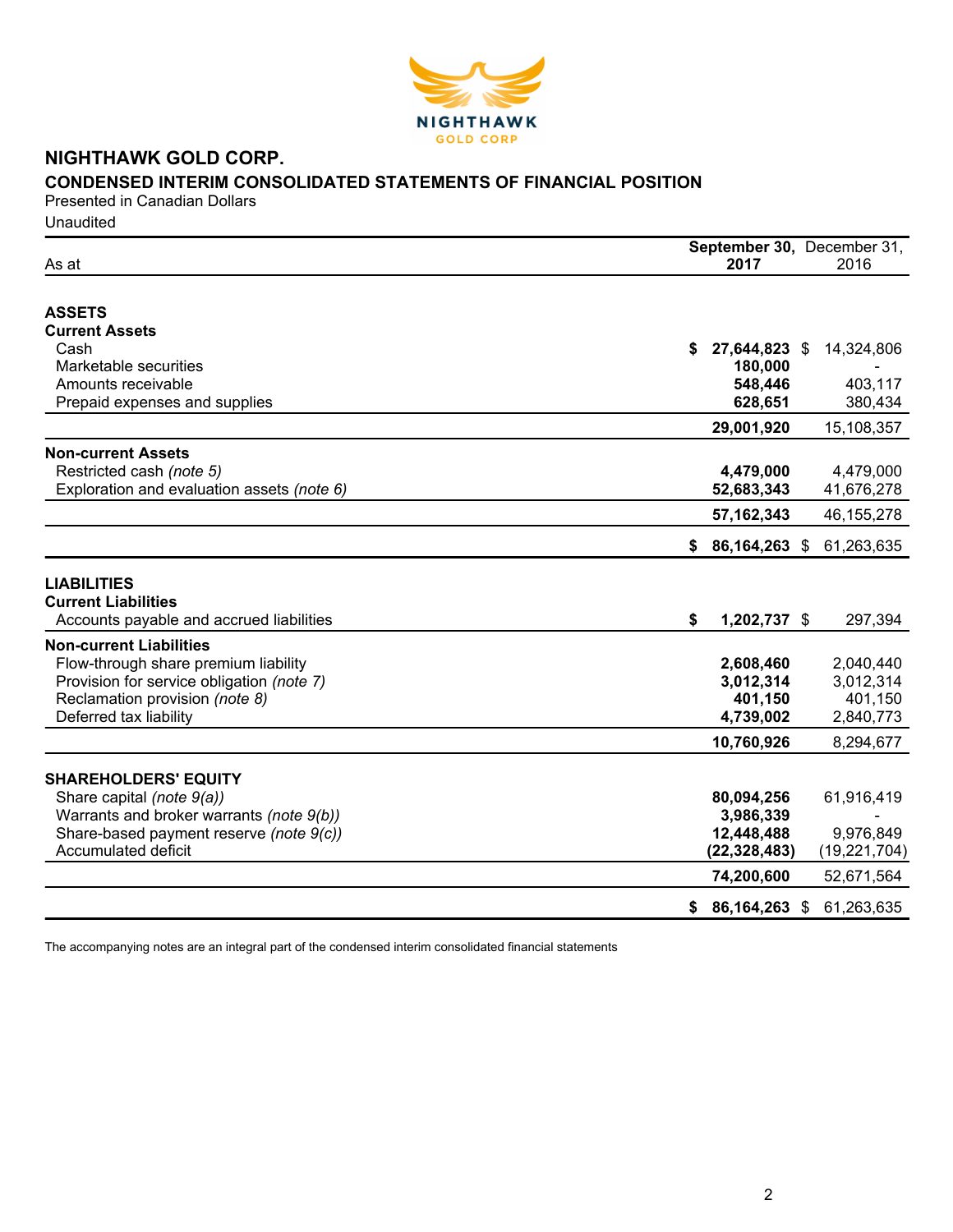

# **NIGHTHAWK GOLD CORP.**

# **CONDENSED INTERIM CONSOLIDATED STATEMENTS OF COMPREHENSIVE LOSS**

Presented in Canadian Dollars

Unaudited

|                                                                          |    | Three months ended    |               | Nine months ended     |             |
|--------------------------------------------------------------------------|----|-----------------------|---------------|-----------------------|-------------|
|                                                                          |    | September 30,<br>2017 | 2016          | September 30,<br>2017 | 2016        |
|                                                                          |    |                       |               |                       |             |
| <b>Expenses</b>                                                          |    |                       |               |                       |             |
| Salaries, director and consulting fees                                   | \$ | 157,838 \$            | 37,941 \$     | 391,155 $$$           | 142,052     |
| Shareholder communication and marketing                                  |    | 73,399                | 38,291        | 223,864               | 66,446      |
| Regulatory                                                               |    | 36,084                | 180           | 210,656               | 15,645      |
| Travel                                                                   |    | 91,244                | 1,982         | 181,648               | 9,676       |
| Office and administration                                                |    | 45,672                | 26,214        | 178,729               | 69,929      |
| Professional fees                                                        |    | 37,203                | 27,680        | 162,180               | 87,039      |
| Stock-based compensation (note 9(c))                                     |    |                       | 114,446       | 1,912,148             | 469,975     |
| Write-down of exploration and evaluation assets (note 6)                 |    |                       |               |                       | 5,932,348   |
|                                                                          |    | 441,440               | 246,734       | 3,260,380             | 6,793,110   |
| Other income (loss)                                                      |    |                       |               |                       |             |
| Flow-through share premium                                               |    | 1,076,683             |               | 2,276,066             |             |
| Gain on sale of mineral property (note 6)                                |    | 180,000               |               | 180,000               |             |
| Interest income                                                          |    | 32,012                | 7,614         | 103,645               | 34,406      |
| Interest and accretion expense                                           |    |                       | (49, 587)     |                       | (146, 761)  |
|                                                                          |    | 1,288,695             | (41, 973)     | 2,559,711             | (112, 355)  |
| Income (loss) before income taxes                                        |    | 847,255               | (288, 707)    | (700, 669)            | (6,905,465) |
| Deferred tax provision                                                   |    | (643, 274)            | 275,024       | (2,406,110)           | 218,322     |
| Net income (loss) and comprehensive income (loss)                        | S. | 203,981 \$            | $(13,683)$ \$ | $(3, 106, 779)$ \$    | (6,687,143) |
| Net income (loss) per share (note 10):<br><b>Basic and fully diluted</b> | \$ | Nil \$                | Nil \$        | $(0.02)$ \$           | (0.06)      |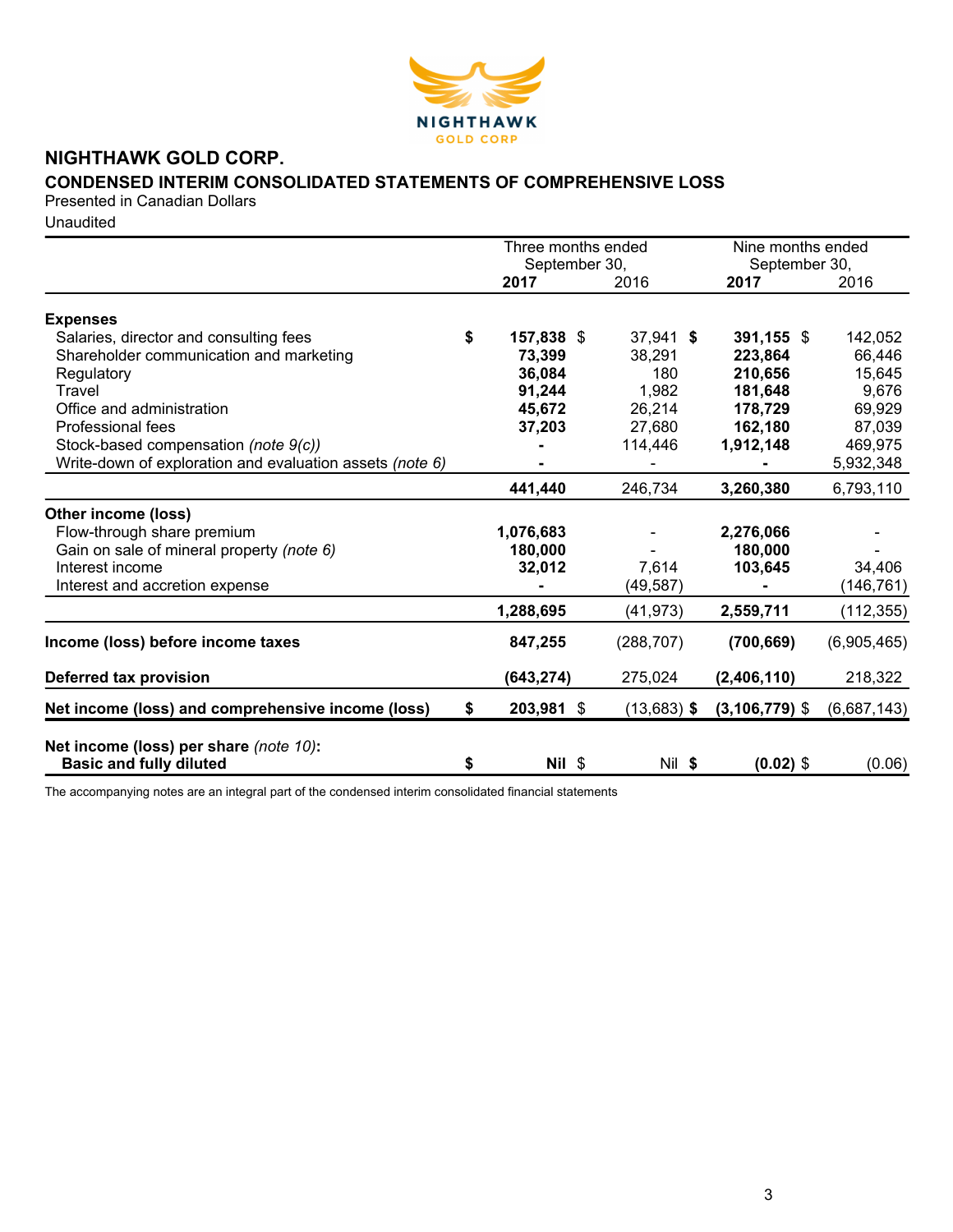

# **NIGHTHAWK GOLD CORP.**

# **CONDENSED INTERIM CONSOLIDATED STATEMENTS OF CHANGES IN SHAREHOLDERS' EQUITY**

Presented in Canadian Dollars

Unaudited

|                                                                   | Share capital | <b>Warrants and</b><br>broker warrants | Share-based<br>payment reserve | <b>Accumulated</b><br>deficit | <b>Total equity</b> |
|-------------------------------------------------------------------|---------------|----------------------------------------|--------------------------------|-------------------------------|---------------------|
| <b>Balance at January 1, 2016</b>                                 | 39,255,662 \$ | 36,995 \$                              | $9,213,114$ \$                 | $(12, 214, 085)$ \$           | 36,291,686          |
| Issuance of shares on acquisition of Superior Copper              | 9,228,571     |                                        |                                |                               | 9,228,571           |
| Issuance of shares, net of cash share issuance costs of \$226,807 | 5,773,193     |                                        |                                |                               | 5,773,193           |
| Flow-through share premium                                        | (1,250,000)   |                                        |                                |                               | (1,250,000)         |
| Tax effect of share issue costs                                   | 56,702        |                                        |                                |                               | 56,702              |
| Fair value of warrants issued                                     |               | 651                                    |                                |                               | 651                 |
| Issuance of common shares on exercise of warrants                 | 180,000       |                                        |                                |                               | 180,000             |
| Issuance of common shares on exercise of stock options            | 150,864       |                                        |                                |                               | 150,864             |
| Fair value of warrants and stock options transferred on exercise  | 65,195        | (13,057)                               | (52, 138)                      |                               |                     |
| Stock-based compensation                                          |               |                                        | 795,617                        |                               | 795,617             |
| Net loss for the period                                           |               |                                        |                                | (6,687,143)                   | (6,687,143)         |
| <b>Balance at September 30, 2016</b>                              | 53,460,187    | 24,589                                 | 9,956,593                      | (18, 901, 228)                | 44,540,141          |
| Issuance of shares, net of cash share issuance costs of \$499,757 | 9,585,243     |                                        |                                |                               | 9,585,243           |
| Flow-through share premium                                        | (1,615,385)   |                                        |                                |                               | (1,615,385)         |
| Tax effect of share issue costs                                   | 132,436       |                                        |                                |                               | 132,436             |
| Issuance of common shares on exercise of warrants                 | 330,000       |                                        |                                |                               | 330,000             |
| Fair value of warrants transferred on exercise                    | 23,938        | (23,938)                               |                                |                               |                     |
| Expiry of warrants                                                |               | (651)                                  | 651                            |                               |                     |
| Stock-based compensation (note 9(c))                              |               |                                        | 19,605                         |                               | 19,605              |
| Net loss for the period                                           |               |                                        |                                | (320, 476)                    | (320, 476)          |
| <b>Balance at December 31, 2016</b>                               | 61,916,419 \$ |                                        | 9,976,849 \$<br>S.             | $(19, 221, 704)$ \$           | 52,671,564          |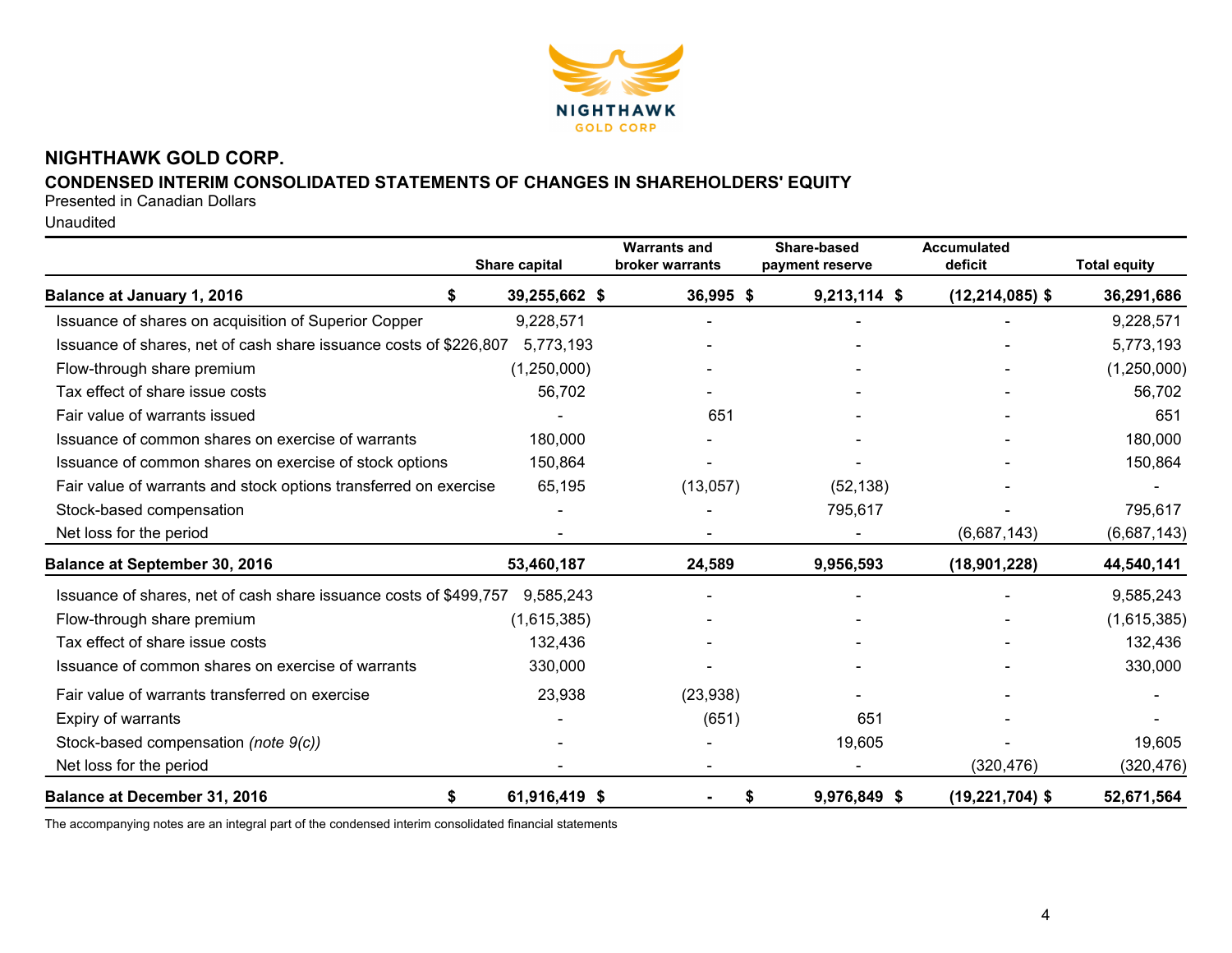

# **NIGHTHAWK GOLD CORP. CONDENSED INTERIM CONSOLIDATED STATEMENTS OF CHANGES IN EQUITY**

Presented in Canadian Dollars

Unaudited

|                                                                                       | Share capital | <b>Warrants and</b><br>broker warrants | Share-based<br>payment reserve | <b>Accumulated</b><br>deficit | <b>Total equity</b> |  |
|---------------------------------------------------------------------------------------|---------------|----------------------------------------|--------------------------------|-------------------------------|---------------------|--|
| Balance at December 31, 2016 (continued)                                              | 61,916,419 \$ |                                        | 9,976,849 \$<br>S              | $(19, 221, 704)$ \$           | 52,671,564          |  |
| Issuance of shares net of cash share issuance<br>costs of $$1,617,273$ (note $9(a)$ ) | 23,502,277    |                                        |                                |                               | 23,502,277          |  |
| Flow-through share premium                                                            | (2,844,086)   |                                        |                                |                               | (2,844,086)         |  |
| Tax effect of share issue costs                                                       | 507,881       |                                        |                                |                               | 507,881             |  |
| Fair value of broker warrants issued                                                  | (299, 259)    | 299,259                                |                                |                               |                     |  |
| Fair value of warrants issued                                                         | (3,712,483)   | 3,712,483                              |                                |                               |                     |  |
| Issuance of common shares on exercise of warrants                                     | 49,000        |                                        |                                |                               | 49,000              |  |
| Issuance of common shares on exercise of stock options                                | 694,140       |                                        |                                |                               | 694,140             |  |
| Fair value of warrants and stock options transferred on exercise                      | 280,367       | (25, 403)                              | (254, 964)                     |                               |                     |  |
| Stock-based compensation (note 9(c))                                                  |               |                                        | 2,726,603                      |                               | 2,726,603           |  |
| Net loss for the period                                                               |               |                                        |                                | (3, 106, 779)                 | (3, 106, 779)       |  |
| <b>Balance at September 30, 2017</b>                                                  | 80,094,256 \$ | 3,986,339 \$                           | 12,448,488 \$                  | $(22, 328, 483)$ \$           | 74,200,600          |  |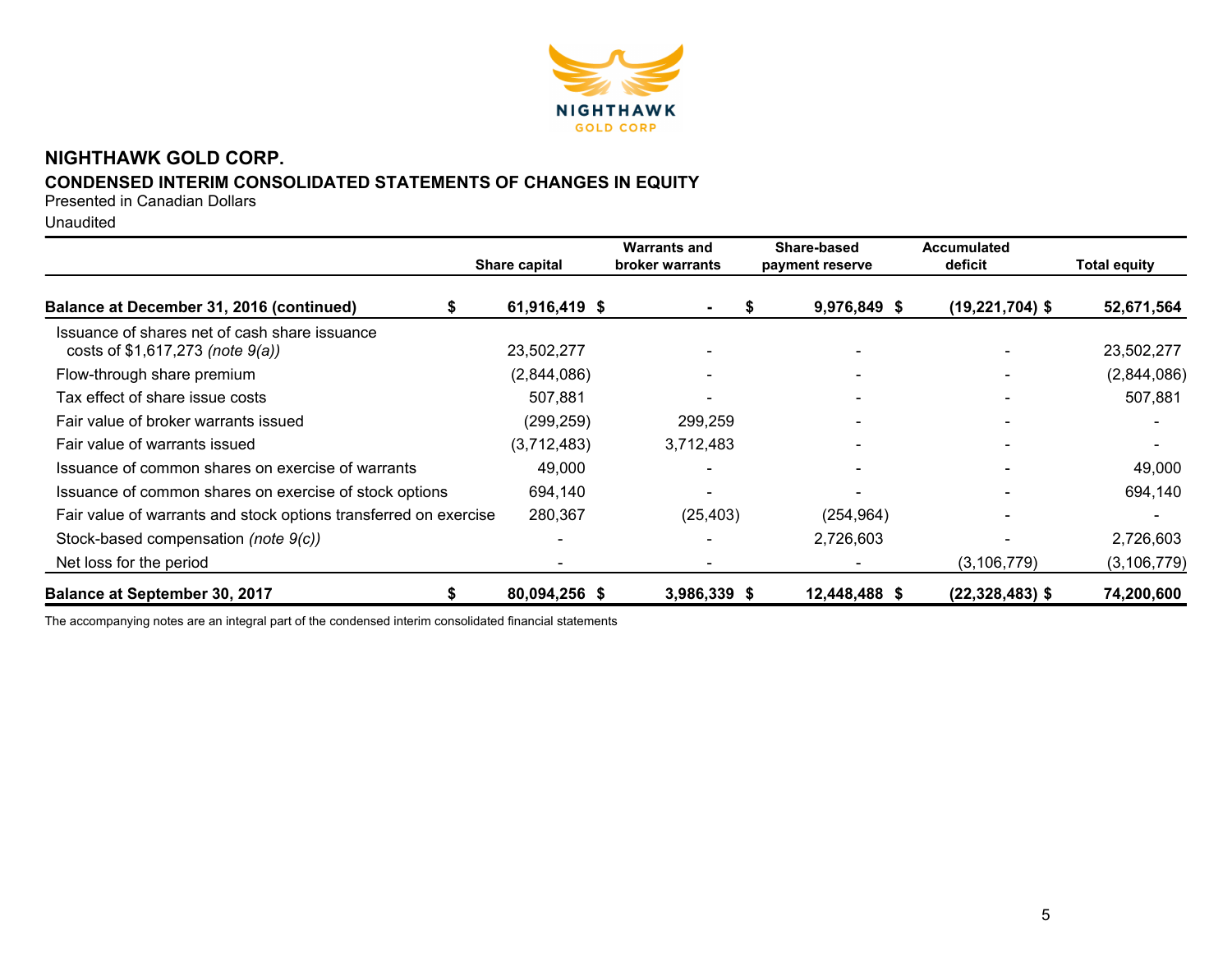

# **NIGHTHAWK GOLD CORP. CONDENSED INTERIM CONSOLIDATED STATEMENTS OF CASH FLOWS**

Presented in Canadian Dollars Unaudited

| For the nine months ended September 30,                | 2017                    | 2016          |
|--------------------------------------------------------|-------------------------|---------------|
| Cash provided by (used in)                             |                         |               |
| <b>Operations</b>                                      |                         |               |
| Net loss for the period                                | $(3, 106, 779)$ \$<br>S | (6,687,143)   |
| Items not involving cash:                              |                         |               |
| Deferred income tax provision                          | 2,406,110               | (218, 322)    |
| Stock-based compensation                               | 1,912,148               | 469,975       |
| Gain on settlement of mineral property option payments | (180,000)               |               |
| Flow-through share premium                             | (2, 276, 066)           |               |
| Write-down of exploration and evaluation assets        |                         | 5,932,348     |
| Accretion expense                                      |                         | 146,761       |
| Change in non-cash working capital:                    |                         |               |
| Amounts receivable                                     | (145, 329)              | (217, 647)    |
| Prepaid expenses and supplies                          | (248, 217)              | 32,662        |
| Accounts payable and accrued liabilities               | 905,343                 | (609, 265)    |
|                                                        | (732, 790)              | (1, 150, 631) |
| <b>Financing</b>                                       |                         |               |
| Issuance of common shares, net of share issue costs    | 23,502,277              | 5,773,193     |
| Cash acquired on acquisition of Superior Copper        |                         | 3,618,165     |
| <b>Exercise of warrants</b>                            | 49,000                  | 180,000       |
| Exercise of stock options                              | 694,140                 | 150,864       |
|                                                        | 24,245,417              | 9,722,222     |
| Investing                                              |                         |               |
| Exploration and evaluation costs                       | (10, 111, 077)          | (3,459,727)   |
| Acquisition costs                                      | (81, 533)               | (80, 964)     |
|                                                        | (10, 192, 610)          | (3,540,691)   |
| Increase in cash                                       | 13,320,017              | 5,030,900     |
|                                                        |                         |               |
| Cash, beginning of period                              | 14,324,806              | 1,142,270     |
| Cash, end of period                                    | 27,644,823 \$<br>\$     | 6,173,170     |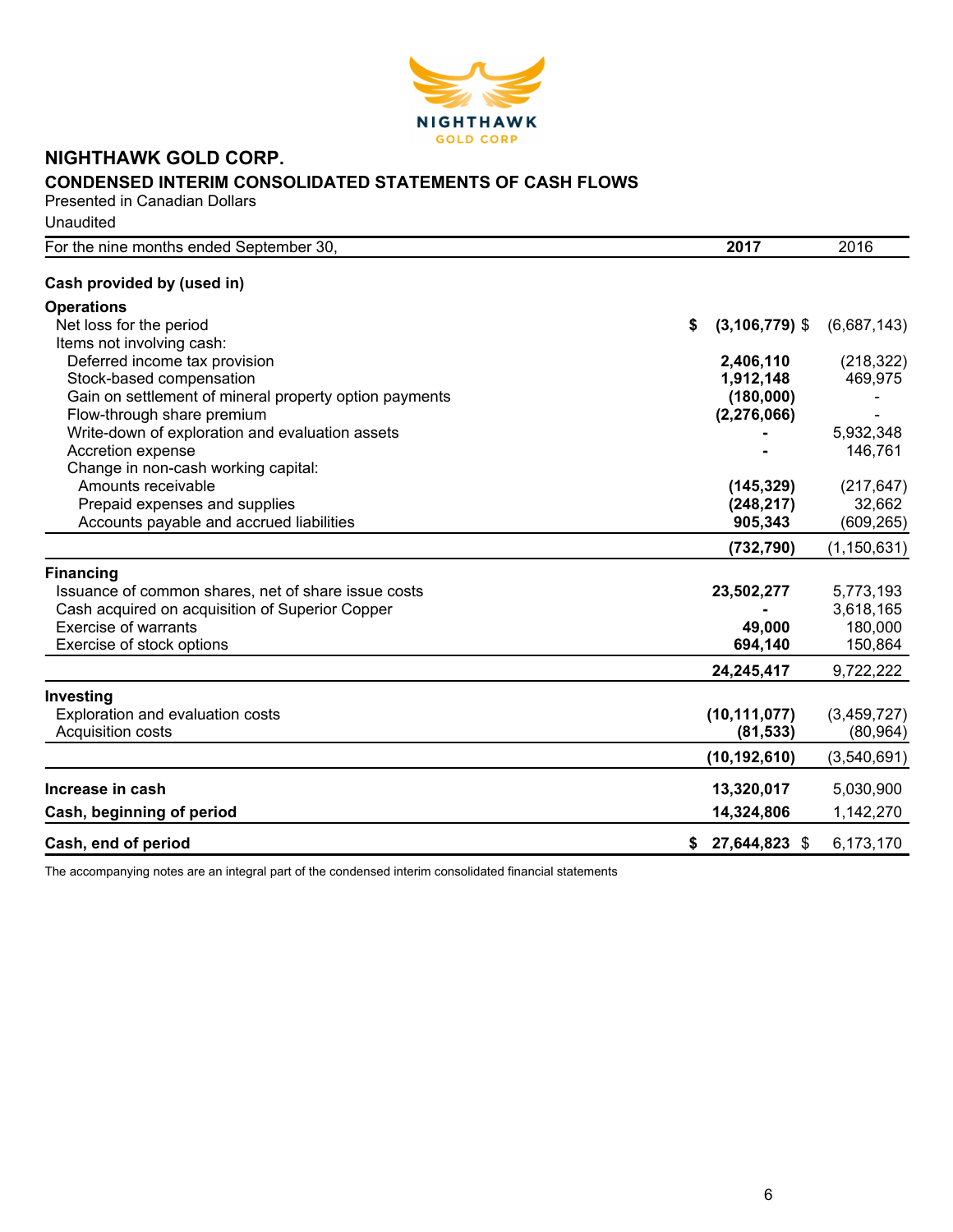

Unaudited

For the nine months ended September 30, 2017

# **1. NATURE OF OPERATIONS**

Nighthawk Gold Corp. ("**Nighthawk**" or the "**Company**") was incorporated on January 8, 2004 under the Business Corporations Act (Ontario) and is a publicly listed Canadian junior resource company with exploration and evaluation assets in Canada. Nighthawk is engaged in the identification, acquisition, exploration and evaluation of gold properties, is listed on the Toronto Stock Exchange ("**TSX**"), and trades under the symbol NHK. To date, Nighthawk has not earned any revenue from operations. The Company's registered office is located at Suite 301, 141 Adelaide Street West, Toronto, Ontario, Canada, M5H 3L5.

The unaudited condensed interim consolidated financial statements for the nine months ended September 30, 2017 have been approved for issue by the Board of Directors on November 14, 2017.

Nighthawk is in the exploration stage and is subject to risks and challenges similar to companies in a comparable stage. These risks include, but are not limited to, the challenges of securing adequate capital in view of exploration, development and operational risks inherent in the mining industry; changes in government policies and regulations; the ability to obtain the necessary environmental permitting; challenges in future profitable production or, alternatively Nighthawk's ability to dispose of its exploration and evaluation assets on an advantageous basis; as well as global economic, precious and base metal price volatility; all of which are uncertain.

# **2. BASIS OF PREPARATION**

#### **(a) Basis of Presentation**

These unaudited condensed interim consolidated financial statements have been prepared in accordance with IAS 34 - Interim Financial Reporting on the basis of International Financial Reporting Standards ("**IFRS**") and interpretations as approved by the International Accounting Standards Board ("**IASB**") and are presented in Canadian dollars.

These unaudited condensed interim consolidated financial statements have been prepared on a going concern basis, under the historical cost convention, except fair value through profit and loss assets which are carried at fair value, and have been prepared using the accrual basis of accounting except for cash flow information.

The unaudited condensed interim consolidated statement of cash flows shows the changes in cash arising during the year from operating activities, investing activities and financing activities.

The cash flows from operating activities are determined by using the indirect method. Net loss is therefore adjusted by non-cash items, such as deferred tax expenses (recoveries), stock-based compensation, write-down of exploration and evaluation assets, flow-through share premium, accretion expense, as well as changes from amounts receivable, prepaid expenses and supplies, and accounts payable and accrued liabilities. In addition, all income and expenses from cash transactions that are attributable to investing or financing activities are eliminated. The cash flows from investing and financing activities are determined by using the direct method.

#### **(b) Reporting Periods and Comparatives**

On November 28, 2016, the Company announced that it was prospectively changing its fiscal year end date from July 31 to December 31, effective for the December 31, 2016 reporting period. In accordance with relevant legislation for the 2017 reporting period, the Company will prepare condensed interim consolidated financial statements for the three months ending March 31, 2017, June 30, 2017 and September 30, 2017 with the comparative periods being the three months ended March 31, 2016, June 30, 2016 and September 30, 2016, respectively. The Company's next consolidated annual financial statements will be for the twelve months ended and as at December 31, 2017 with the comparative period being the five months ended as at December 31, 2016 and the twelve months ended July 31, 2016.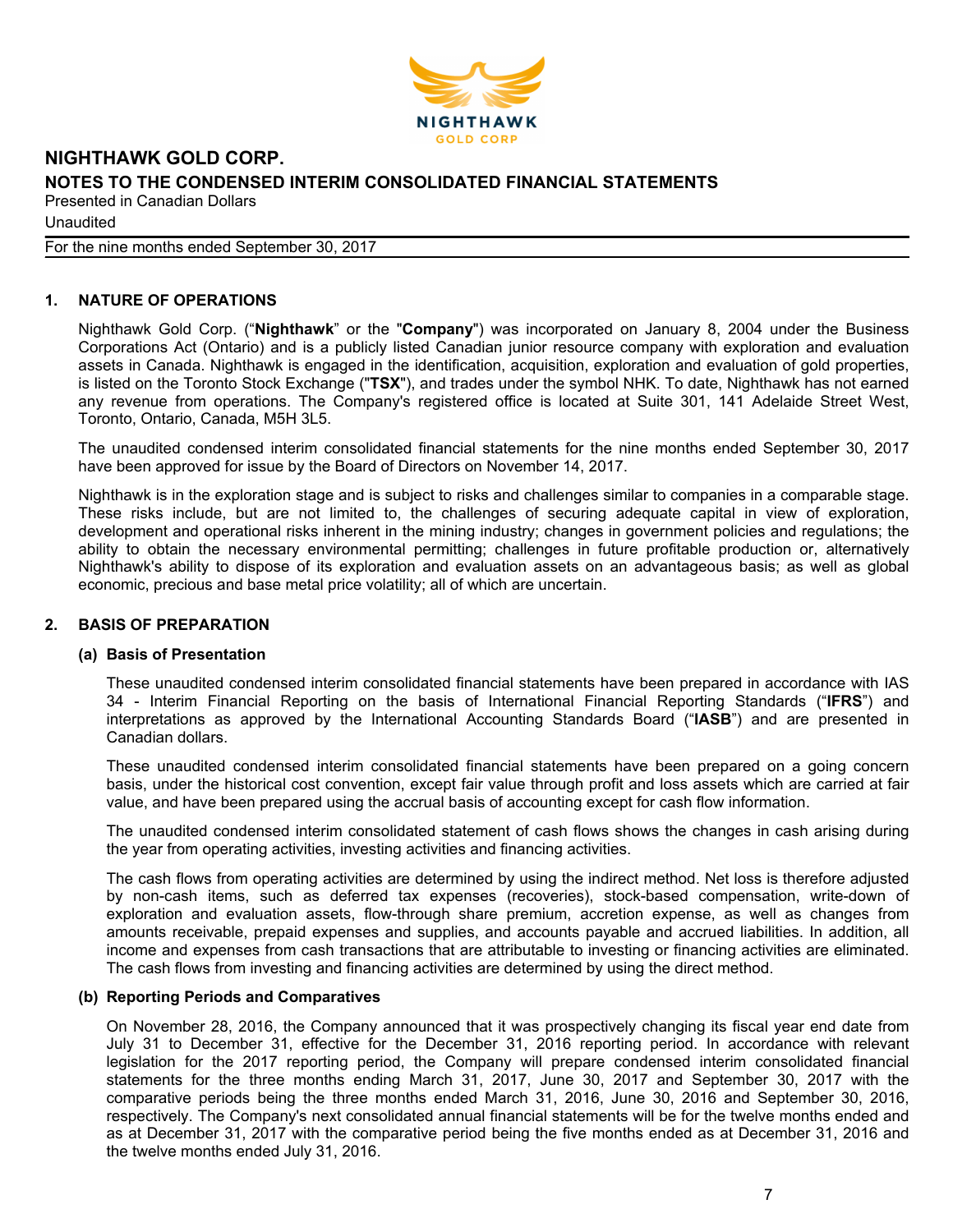

Unaudited

# For the nine months ended September 30, 2017

# **3. SIGNIFICANT ACCOUNTING POLICIES**

The financial framework and accounting policies applied in the preparation of these unaudited condensed interim consolidated financial statements are consistent with those as disclosed in its most recently completed audited consolidated financial statements for the transitional fiscal year ended December 31, 2016.

#### **(a) Changes in Accounting Policies**

The Company did not adopt any new accounting policies during the nine months ended September 30, 2017.

# **(b) Recent Accounting Pronouncements**

Certain pronouncements were issued by the IASB are mandatory for accounting periods after September 30, 2017 or later periods. Many are not applicable or do not have a significant impact to Nighthawk and have been excluded from the discussion below. The following have not yet been adopted and are being evaluated to determine their impact on Nighthawk.

- (i) IFRS 9, *Financial Instruments*, ("**IFRS 9**") was issued by the IASB in October 2010 and will replace IAS 39, *Financial Instruments: Recognition and Measurement* ("**IAS 39**"). IFRS 9 uses a single approach to determine whether a financial asset is measured at amortized cost or fair value, replacing the multiple rules in IAS 39. The approach in IFRS 9 is based on how an entity manages its financial instruments in the context of its business model and the contractual cash flow characteristics of the financial assets. Most of the requirements in IAS 39 for classification and measurement of financial liabilities were carried forward unchanged to IFRS 9. The new standard also requires a single impairment method to be used, replacing the multiple impairment methods in IAS 39. IFRS 9 is effective for annual periods beginning on or after January 1, 2018. Nighthawk will evaluate the impact of adopting IFRS 9 on its consolidated financial statements, including the possibility of early adoption in future periods.
- (ii) IFRS 15, issued in May 2014, will specify how and when entities recognize, measure, and disclose revenue. The standard will supersede all current standards dealing with revenue recognition, including IAS 11 Construction Contracts, IAS 18 Revenue, IFRIC 13 Customer Loyalty Programmes, IFRIC 15 Agreements for the Construction of Real Estate, IFRIC 18 Transfers of Assets from Customers, and SIC 31 Revenue – Barter Transactions Involving Advertising Services. IFRS 15 is effective for annual periods beginning on or after January 1, 2018.
- (iii) In January 2016, the International Accounting Standards Board (IASB) issued a new International Financial Reporting Standard (IFRS) on lease accounting which was incorporated into Part I of the CPA Canada Handbook – Accounting by the Accounting Standards Board (AcSB) in June 2016. IFRS 16 supersedes IAS 17 Leases, IFRIC 4 Determining Whether an Arrangement Contains a Lease, SIC-15 Operating Leases - Incentives and SIC-27 Evaluating the Substance of Transactions Involving the Legal Form of a Lease. IFRS 16 introduces a single lessee accounting model that requires a lessee to recognize assets and liabilities for all leases with a term of more than 12 months, unless the underlying asset is of low value. Lease assets and liabilities are initially recognized on a present value basis and subsequently, similarly to other non-financial assets and financial liabilities, respectively. The lessor accounting requirements are substantially unchanged and, accordingly, continue to require classification and measurement as either operating or finance leases. The new standard also introduces detailed disclosure requirements for both the lessee and lessor. The new standard is effective for annual periods beginning on or after January 1, 2019. Earlier application is permitted for entities that also apply IFRS 15 Revenue from Contracts with Customers.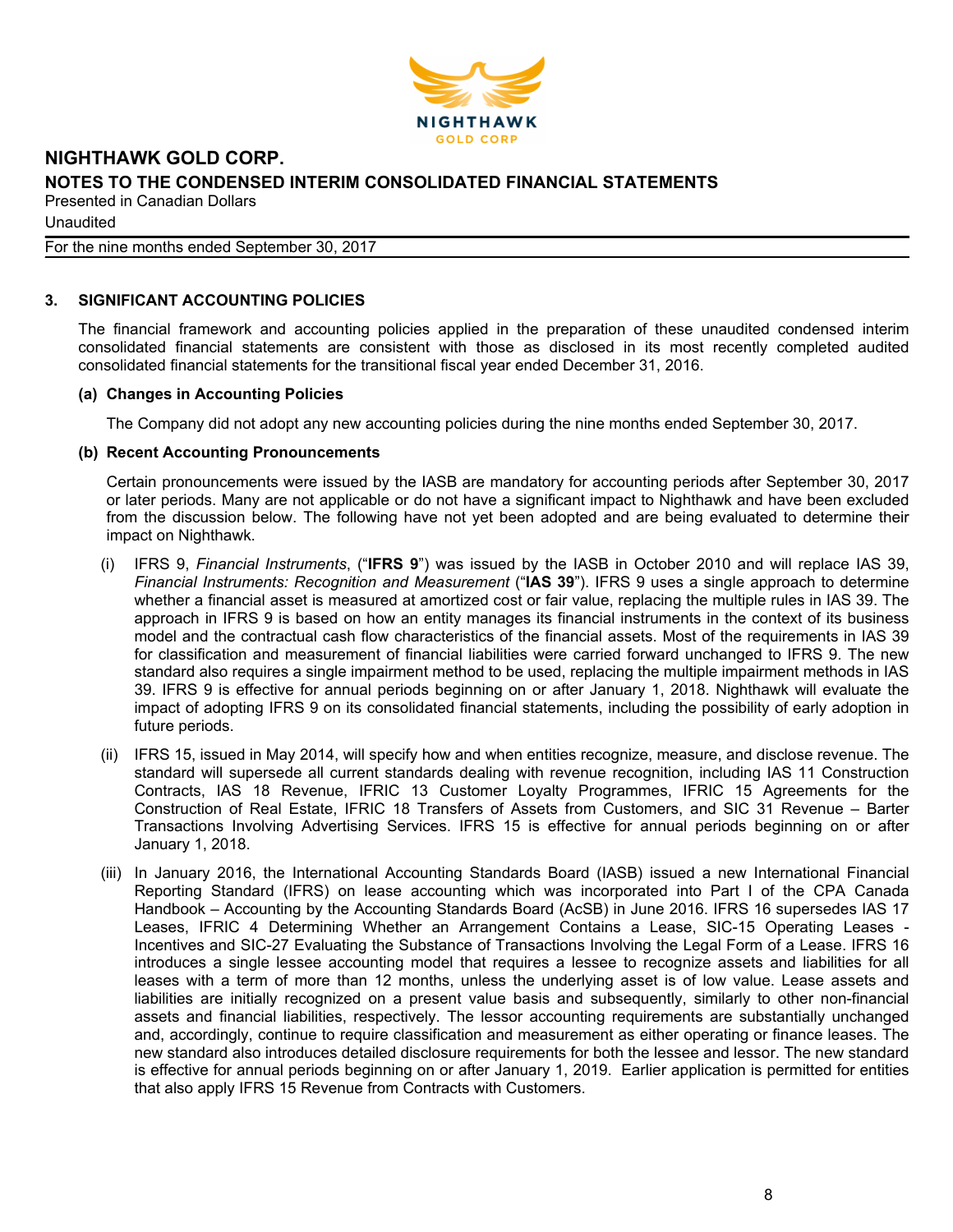

Unaudited

For the nine months ended September 30, 2017

# **4. CRITICAL ACCOUNTING ESTIMATES AND SIGNIFICANT JUDGEMENTS**

The preparation of these condensed interim consolidated financial statements requires management to make certain estimates and assumptions that affect the reported amounts of assets and liabilities at the date of the financial statements and reported amounts of revenues and expenses during the reporting period. Actual outcomes could differ from these estimates. These consolidated financial statements include estimates which, by their nature, are uncertain. The impacts of such estimates are pervasive throughout the consolidated financial statements, and may require accounting adjustments based on future occurrences. Revisions to accounting estimates are recognized in the period in which the estimate is revised and future periods if the revision affects both current and future periods. These estimates are based on historical experience, current and future economic conditions and other factors, including expectations of future events that are believed to be reasonable under the circumstances.

Significant assumptions about the future and other sources of estimation and judgemental uncertainty that management has made at the consolidated statement of financial position reporting date, that could result in a material adjustment to the carrying amounts of assets and liabilities, in the event that actual results differ from assumptions made, relate to, but are not limited to, the following:

- (i) Nighthawk assesses the carrying value of exploration and evaluation assets at each reporting period to determine whether any indication of impairment exists. When an impairment exists, the calculation of recoverable amount requires the use of estimates and assumptions such as long-term commodity prices, discount rates, recoverable metals, and operating performance;
- (ii) the calculation of the fair value of warrants, broker warrants and stock options issued by Nighthawk requires the use of estimates of inputs in the Black-Scholes option pricing valuation model;
- (iii) the calculation of the reclamation liability and provision for service obligation, being the present value of the estimated costs to restore the properties is discounted at rates which reflect current market assessments and the risks specific to the liability. The calculation requires management to estimate the total restoration costs, timing of remediation and an appropriate discount rate; and
- (iv) valuation of deferred income taxes.

# **5. RESTRICTED CASH**

During the year ended July 31, 2011, Nighthawk posted two irrevocable standby letters of credit with a Canadian chartered bank in the amount of \$401,000 (collectively, the "**Permit LOC's**") to provide security under its land use permit and water access licence for the existing reclamation work associated with the Damoti Reclamation Obligation *(notes 6 and 8)* as well as with its exploration activities relating to the Indin Lake Gold Property in the Northwest Territories, Canada. In March 2012, Nighthawk posted additional security of \$78,000 (the "**Additional Security**") upon receiving approval on its updated land use permit, which was submitted to support its expanded exploration activities on its Indin Lake Gold Property. The updated land use permit and the water access licence are valid until February 2019. The Permit LOC's are secured by guaranteed investment certificates (the "**Permit GIC's**") at a Canadian chartered bank for the same amount. The Permit GIC's and the Additional Security may be recovered by Nighthawk at expiration of the land use permit and water access licence in absence of any environmental disturbances provided Nighthawk carries out activities to satisfy the Damoti Reclamation Obligation.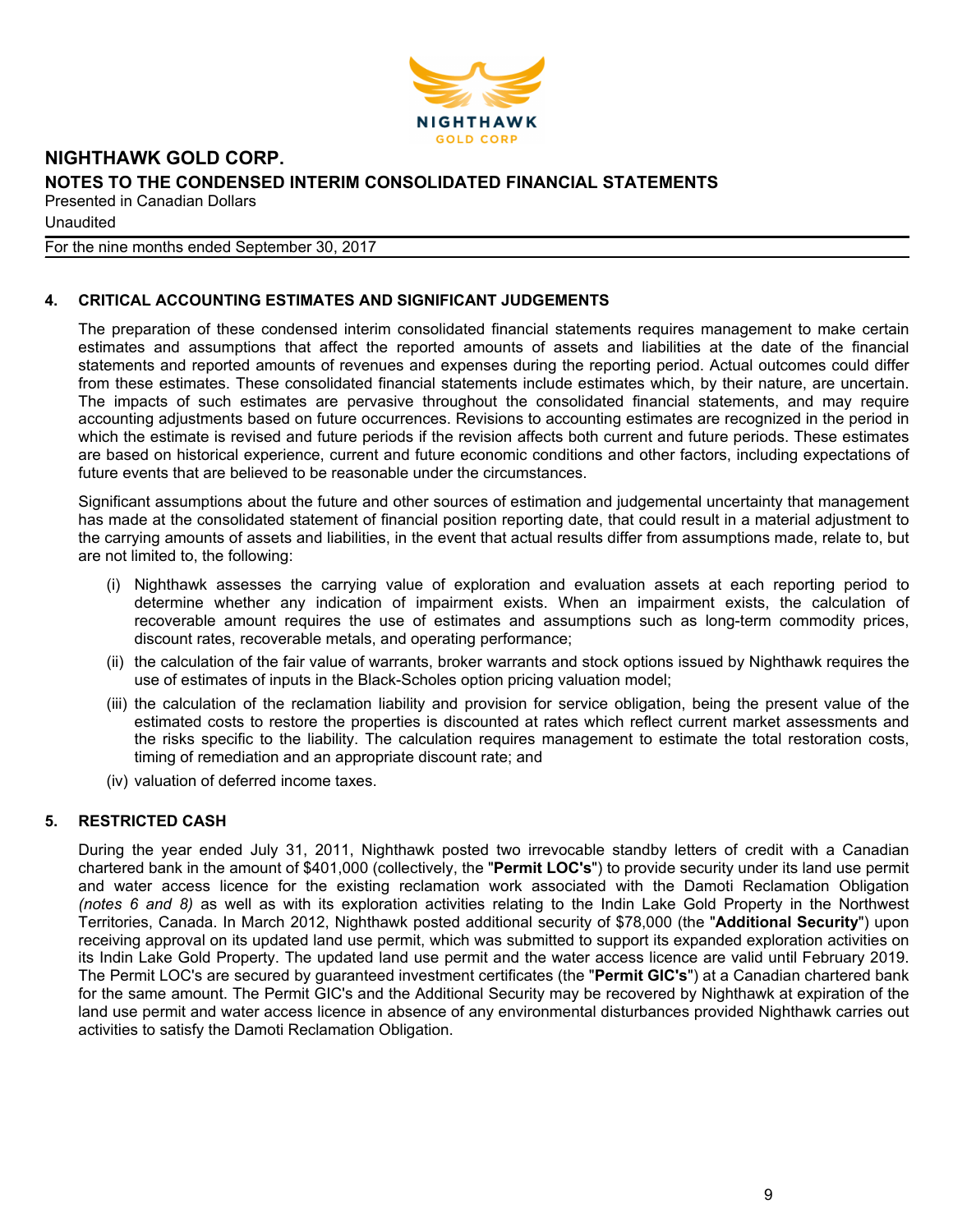

Unaudited

For the nine months ended September 30, 2017

# **5. RESTRICTED CASH (continued)**

On January 26, 2012, under the terms of its agreement to acquire 100% ownership of the mineral claims and leases of the former producing Colomac Gold Mine (the "**Colomac Gold Project**") *(note 6)*, Nighthawk entered into three letters of credit totaling \$5,000,000 at a Canadian chartered bank in favour of Aboriginal Affairs and Northern Development Canada ("**AANDC**") to secure Nighthawk's service obligation to perform reclamation services on three other sites as follows: \$3,000,000 for the Diversified site, \$1,000,000 for the Spider Lake site and \$1,000,000 for the Chalco Lake site (collectively, the "**Colomac LOC's**") *(note 7)*. The Colomac LOC's are secured by guaranteed investment certificates (the "**Colomac GIC's**") at a Canadian chartered bank for the same amounts. Upon completion of the service obligation with respect to each reclamation site to the satisfaction of an independent third party engineer, the Colomac LOC's with respect to each site will be released and the hold restriction on the related Colomac GIC will be eliminated. At any time, the Company may terminate the liability relating to this service obligation, but as a consequence would relinquish the related Colomac GIC still held as security against the Colomac LOC's at that time.

In Fiscal 2013, the reclamation activities at the Chalco Lake site were completed and the approval of the third party engineer was obtained. As a result, the Colomac LOC with respect to the Chalco Lake site was released and the hold restriction on \$1,000,000 was eliminated at that time *(note 7)*.

|                                                    | Permit<br>security | Colomac<br>GIC's | Total<br>restricted cash |
|----------------------------------------------------|--------------------|------------------|--------------------------|
| Balance - December 31, 2016 and September 30, 2017 | 479.000 \$         | 4,000,000 \$     | 4.479.000                |

# **6. EXPLORATION AND EVALUATION ASSETS**

|                                                      | December 31, 2016                |             |    | <b>September 30, 2017</b> |    |                                  |    |                    |      |                                           |
|------------------------------------------------------|----------------------------------|-------------|----|---------------------------|----|----------------------------------|----|--------------------|------|-------------------------------------------|
| <b>Mineral Property</b>                              | Option &<br>acquisition<br>costs | Exploration |    | <b>Balance</b>            |    | Option &<br>acquisition<br>costs |    | <b>Exploration</b> |      | <b>Balance</b>                            |
| Indin Lake Gold Property \$10,192,284 \$             |                                  | 31,483,994  | S. | 41,676,278                | S. | 10,273,817                       | S. | 42,409,526         | - \$ | 52,683,343                                |
| <b>Mineral Property</b>                              |                                  |             |    |                           |    |                                  |    |                    |      | <b>Indin Lake</b><br><b>Gold Property</b> |
| Balance - December 31, 2016                          |                                  |             |    |                           |    |                                  |    |                    | \$   | 41,676,278                                |
| Acquisition costs<br><b>Exploration expenditures</b> |                                  |             |    |                           |    |                                  |    |                    |      | 81,533<br>10,925,532                      |
| Balance - September 30, 2017                         |                                  |             |    |                           |    |                                  |    |                    |      | 52,683,343                                |

(1) Expenditures for the nine months ended September 30, 2017 includes \$814,455 of non-cash capitalized stock-based compensation.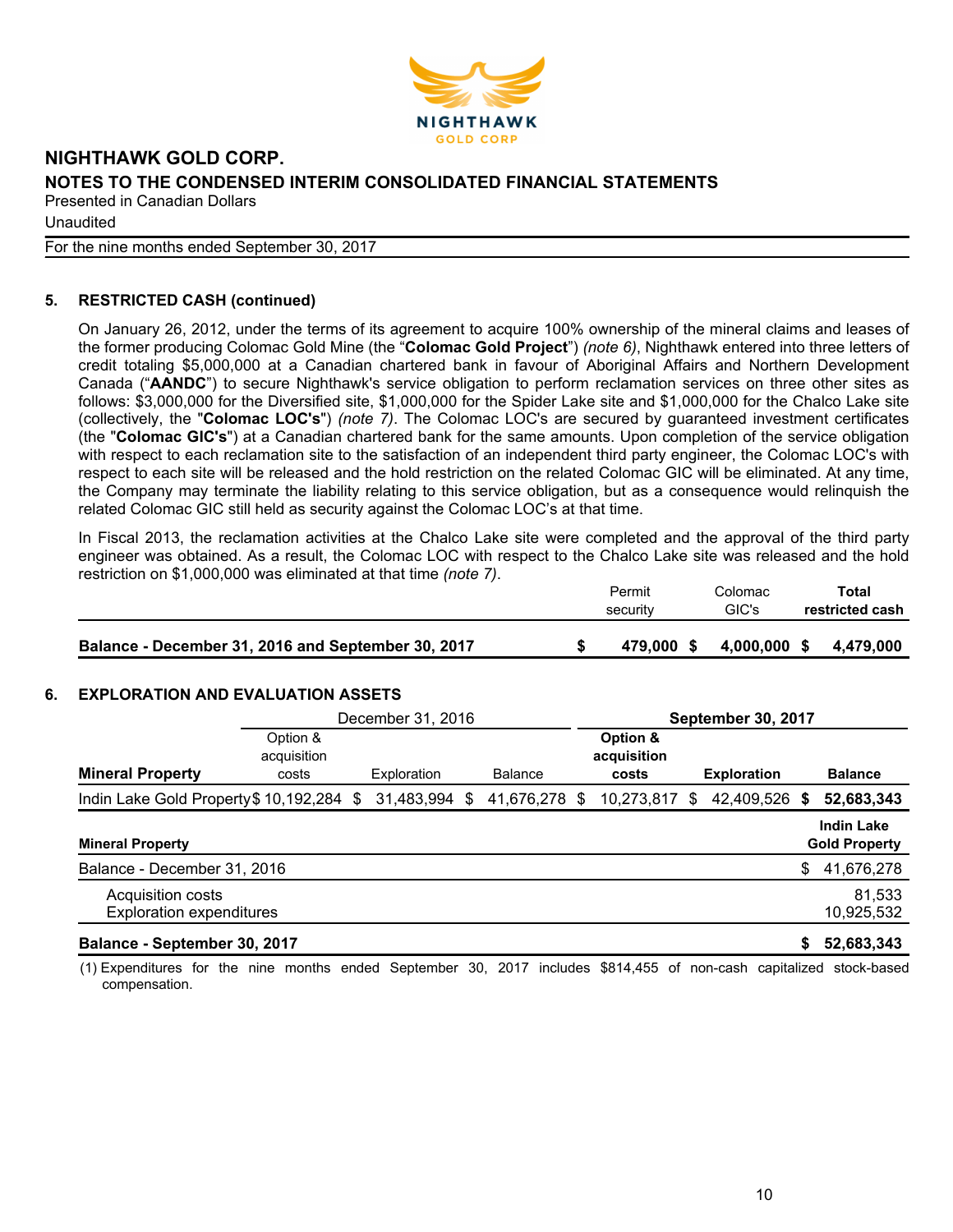

Unaudited

#### For the nine months ended September 30, 2017

# **6. EXPLORATION AND EVALUATION ASSETS (continued)**

#### **Indin Lake Gold Property**

In August 2008, Nighthawk acquired 6 mining leases and 6 mining claims (the "**Damoti Lake Property**") which lie within Nighthawk's Indin Lake Gold Property in the Indin Lake Greenstone Belt located approximately 200 kilometres north of Yellowknife, Northwest Territories. The Damoti Lake Property is subject to an existing 2% net smelter return royalty. Upon acquisition, a reclamation obligation existed at the Damoti Lake Property (the "**Damoti Reclamation Obligation**"). At the time of acquisition, the estimated cost of the Damoti Reclamation Obligation could not be reliably measured. Nighthawk has since carried out environmental assessments using a third party specialist and has estimated the cost of the Damoti Reclamation Obligation to be \$401,150 *(note 8)*. Nighthawk has capitalized the Damoti Reclamation Obligation, and related assessment costs, as acquisition costs related to the Damoti Lake Property as the liability was assumed at acquisition. During the nine months ended September 30, 2017, Nighthawk incurred \$81,533 of assessment costs which have been capitalized as acquisition costs.

Under agreements dated January 7, 2011, and as amended on April 4, 2013, Nighthawk acquired 100% interest in 15 mining leases and 3 mining claims (the "**Indin Lake Properties**") within the Indin Lake Greenstone Belt, subject to existing net smelter royalties on certain claims ranging from 2% to 5%, by making payments of cash and shares totalling \$725,000. In January and April 2011, Nighthawk staked 107 additional mining claims in the Northwest Territories which link the Indin Lake Properties and the Damoti Lake Property, thereby consolidating much of the Indin Lake Gold Property's ground.

In January 2012, Nighthawk completed an agreement to acquire 100% ownership of the mineral claims and leases of the Colomac Gold Project, located within the Indin Lake Greenstone Belt and contiguous to and surrounded by Nighthawk's existing Indin Lake Gold Property in the Northwest Territories, from AANDC. As consideration for the Colomac Gold Project, Nighthawk committed to perform reclamation services on three other sites within the Indin Lake Gold Property land package which are the responsibility of AANDC: the Diversified, Chalco Lake, and Spider Lake sites. The obligation for the services is to be carried out on behalf of AANDC to a maximum of \$5,000,000. See note 7 for further details on the provision for service obligation remaining at December 31, 2016. The Company did not assume the reclamation liabilities of these three sites and is not responsible for any historical environmental liabilities associated with the Colomac Gold Project. At any time, the Company may terminate the liability relating to this service obligation, but as a consequence would relinquish the related Colomac GIC still held as security against the Colomac LOC's at that time.

#### **Superior Project**

The Superior Project is a 100% owned land position which is located in the Batchawana Bay area, approximately 85 kilometres northwest of Sault Ste. Marie, Ontario.

During the nine months ended September 30, 2017, the Company sold its interest in the Superior Project to CR Capital Corp. ("**CR Capital**"), a company with a common director of Nighthawk, for consideration of two million common shares in the capital stock of CR Capital and the grant of a 0.5% net smelter return royalty.

# **7. PROVISION FOR SERVICE OBLIGATION**

As consideration for the Colomac Gold Project *(note 6)*, Nighthawk agreed to perform reclamation services on three other sites within the Indin Lake Gold Property land package which are the responsibility of AANDC: Diversified, Chalco Lake, and Spider Lake. The obligation for the reclamation services is to be carried out on behalf of AANDC to a maximum of \$5,000,000. Upon closing, Nighthawk entered into the Colomac LOC's totaling \$5,000,000 in favour of AANDC to secure Nighthawk's obligation to perform the services for each site. The Colomac LOC's are secured by the Colomac GIC's at a Canadian chartered bank for the same amounts *(note 5)*.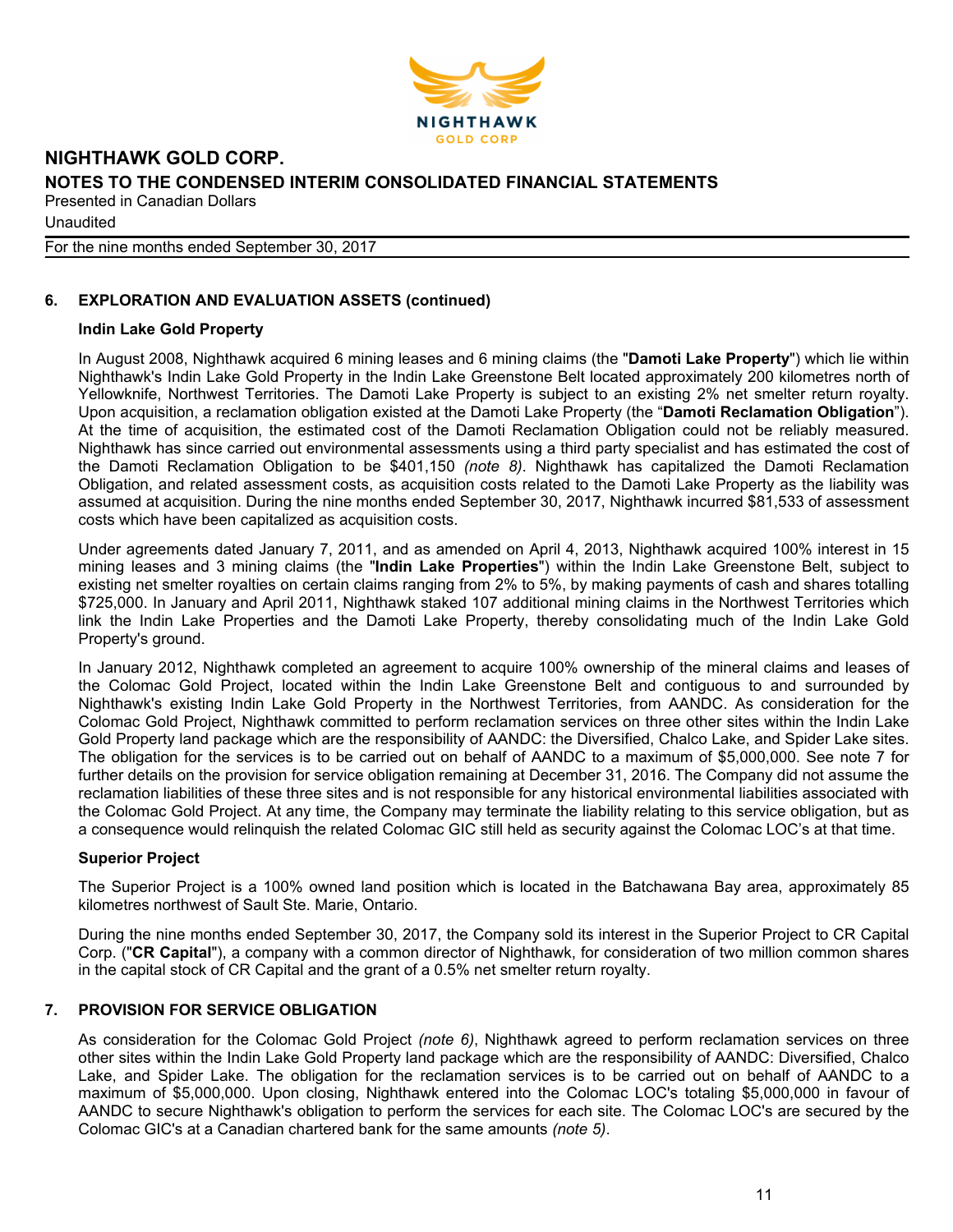

Unaudited

For the nine months ended September 30, 2017

# **7. PROVISION FOR SERVICE OBLIGATION (continued)**

Nighthawk did not assume the reclamation liabilities of these three sites. Upon completion of the service obligation with respect to each site to the satisfaction of an independent third party engineer, the Colomac LOC's with respect to each site will be released and the hold restriction on the related Colomac GIC will be eliminated. At any time, the Company may terminate the liability relating to this service obligation, but as a consequence would relinquish the related Colomac GIC still held as security against the Colomac LOC's at that time. In March 2013, the reclamation activities at the Chalco Lake site were completed upon approvals of the third party engineer.

**Service Obligation**

| Balance - December 31, 2016 and September 30, 2017 | \$3,012,314 |
|----------------------------------------------------|-------------|
|                                                    |             |

#### **8. RECLAMATION PROVISION**

Upon acquisition of the Damoti Lake Property *(note 6)*, the Damoti Reclamation Obligation existed at the Damoti Lake Property. At the time of acquisition, the estimated cost of the Damoti Reclamation Obligation could not be reliably measured. Nighthawk has since carried out environmental assessments using a third party specialist and estimated the cost of the Damoti Reclamation Obligation to be \$401,150. Nighthawk posted the Permit GIC's, to secure the Permit LOC's, and remitted the Additional Security for an amount of \$479,000 *(note 5)* to provide security under its land use permit and water access licence for the Damoti Reclamation Obligation as well as for exploration activities relating to the Indin Lake Gold Property.

|                                                    | Amount  |
|----------------------------------------------------|---------|
| Balance - December 31, 2016 and September 30, 2017 | 401.150 |

# **9. SHARE CAPITAL**

- **(a) Common Shares**
	- **Authorized Capital**  Unlimited common shares **Issued**

| Balance - September 30, 2017                                                 | 188,541,010 \$      |     | 80,094,256    |
|------------------------------------------------------------------------------|---------------------|-----|---------------|
| Fair value of stock options and broker warrants transferred to common shares |                     |     | 280,367       |
| Exercise of stock options                                                    | 1,825,456           |     | 694,140       |
| Exercise of broker warrants                                                  | 70,000              |     | 49,000        |
| Tax effect of share issue costs                                              |                     |     | 507,881       |
| <b>Issue costs</b>                                                           |                     |     | (1,617,273)   |
| March 2017 Warrants                                                          |                     |     | (3,712,483)   |
| March 2017 Broker Warrants                                                   |                     |     | (299, 259)    |
| Flow-through share premium                                                   |                     |     | (2,844,086)   |
| Issued for cash - non-brokered private placement                             | 3,027,926           |     | 2,119,548     |
| Issued for cash - bought deal flow-through private placement                 | 12,365,593          |     | 11,500,001    |
| Issued for cash - bought deal private placement                              | 16,428,573          |     | 11.500.001    |
| Balance - December 31, 2016                                                  | 154,823,462         | \$. | 61,916,419    |
|                                                                              | Number of<br>shares |     | Consideration |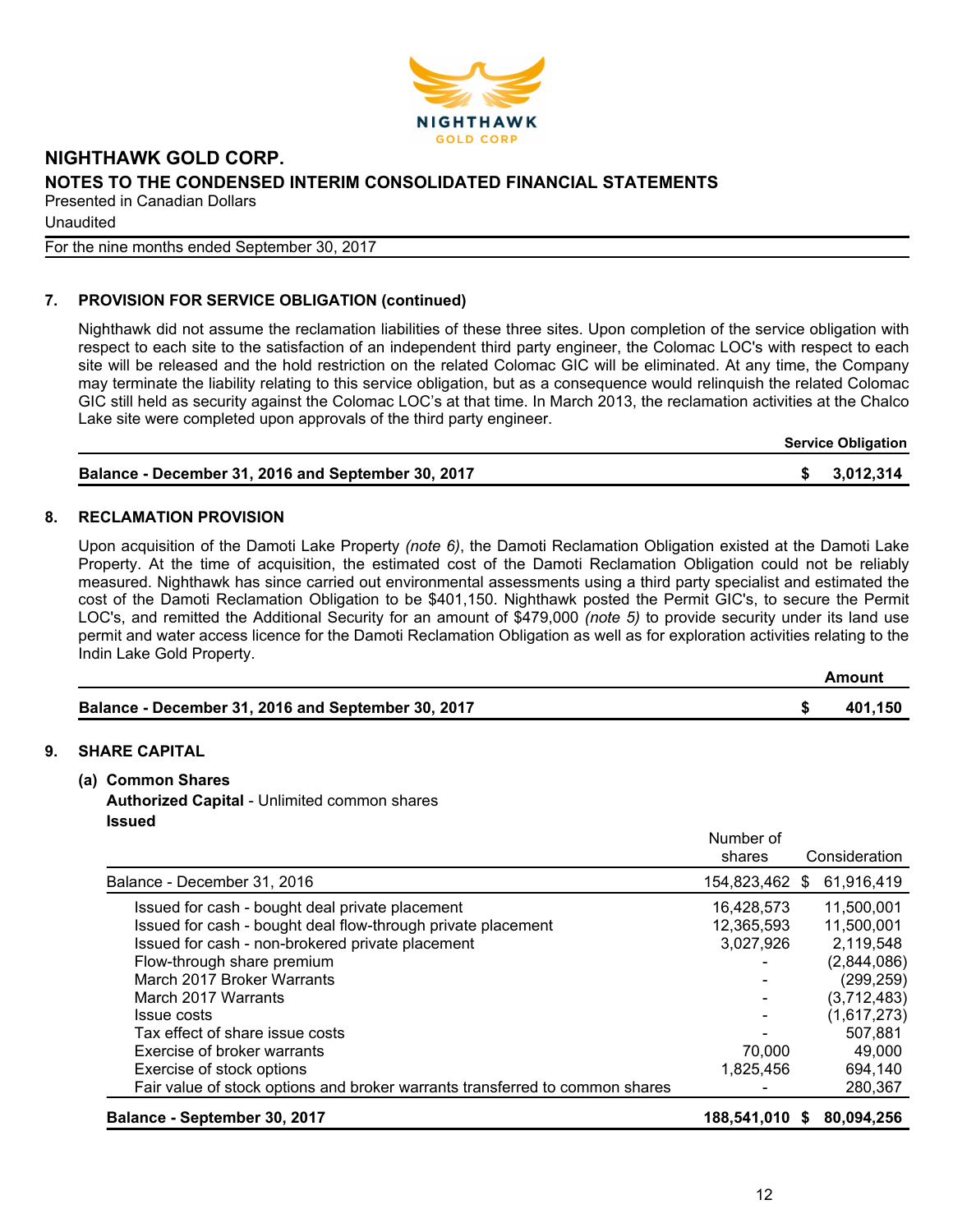

Unaudited

For the nine months ended September 30, 2017

# **9. SHARE CAPITAL (continued)**

#### **(a) Common Shares (continued)**

On March 2, 2017, the Company completed a bought deal private placement (the "**Offering**") with the over-allotment option granted to the underwriters exercised in full. The Company also completed a non-brokered private placement (the "**Non-Brokered Offering**"). A total of 31,822,092 of common shares were issued for total gross proceeds of \$25,119,550.

Pursuant to the Offering, the Company issued an aggregate of 12,365,593 flow-through units ("**March 2017 FT Units**") at a price of \$0.93 per March 2017 FT Unit and 16,428,573 units ("**March 2017 Units**") at a price of \$0.70 per March 2017 Unit, for aggregate gross proceeds of \$23,000,002. Each March 2017 FT Unit is comprised of one flow-through common share and one-half of one transferable common share purchase warrant (each whole common share purchase warrant, a "**March 2017 Warrant**"). Each March 2017 Unit is comprised of one common share and one-half of one March 2017 Warrant. Each March 2017 Warrant entitles the holder thereof to acquire one common share of the Company at a price of \$1.10 until September 2, 2018.

Pursuant to the Non-Brokered Offering, the Company issued 3,027,926 Units at a price of \$0.70 per March 2017 Unit, for aggregate gross proceeds of \$2,119,548.

Share issue costs associated with the Offering and the Non-Brokered Offering were \$1,617,273. As well, 824,631 compensation warrants ("**March 2017 Broker Warrants**") were issued to the underwriters having a fair value of \$229,259. Each March 2017 Broker Warrant is exercisable into one common share of the Company at a price of \$0.70 until September 2, 2018. The net proceeds of \$23,502,277 were allocated \$19,789,794 as to the common shares and \$3,712,483 as to the March 2017 Warrants.

#### **(b) Warrants**

|                                        | Warrants                 | <b>Broker</b><br>warrants | <b>Allocated</b><br>value |
|----------------------------------------|--------------------------|---------------------------|---------------------------|
| Balance - December 31, 2016            | -                        | -                         | ٠                         |
| March 2017 Broker Warrants (note 9(a)) | $\overline{\phantom{0}}$ | 824.631                   | 299.259                   |
| March 2017 Warrants (note 9(a))        | 15,911,042               | ۰                         | 3,712,483                 |
| Exercise of broker warrants            |                          | (70,000)                  | (25, 403)                 |
| Balance - September 30, 2017           | 15,911,042               | 754,631 \$                | 3,986,339                 |

During the nine months ended September 30, 2017, the following warrants were issued and valued using the Black-Scholes option pricing model parameters listed below (in each case with no dividends and a nil forfeiture rate):

|                     |              |                       |                                  | <b>Black-Scholes Option Pricing Parameters</b> |                                 |                             |                   |  |
|---------------------|--------------|-----------------------|----------------------------------|------------------------------------------------|---------------------------------|-----------------------------|-------------------|--|
|                     | Expiry date  | <b>Exercise price</b> | <b>Grant date</b><br>stock price | <b>Risk-free</b><br>interest rate              | <b>Expected life</b><br>(years) | <b>Volatility</b><br>factor | <b>Fair value</b> |  |
| March 2017 Broker   |              |                       |                                  |                                                |                                 |                             |                   |  |
| Warrants            | Sep. 2, 2018 | \$0.70                | \$0.69                           | 0.76%                                          | 1.5                             | 117%                        | \$0.36            |  |
| March 2017 Warrants | Sep. 2, 2018 | \$1.10                | \$0.69                           | 0.76%                                          | 1.5                             | 117%                        | \$0.22            |  |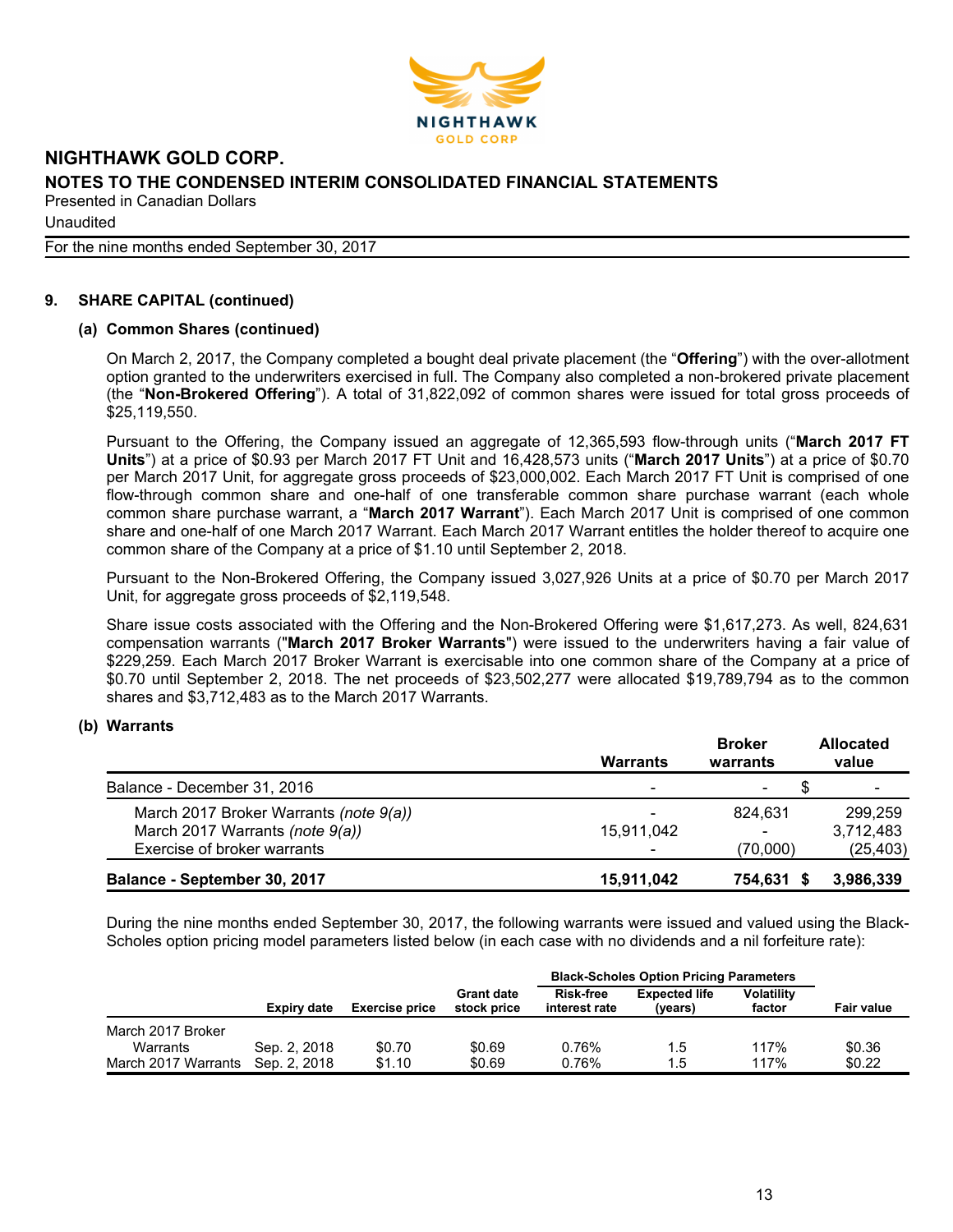

Unaudited

For the nine months ended September 30, 2017

# **9. SHARE CAPITAL (continued)**

#### **(b) Warrants (continued)**

A summary of Nighthawk's outstanding warrants at September 30, 2017 is presented below:

|                               | Number of  |                       |                    |  |  |  |
|-------------------------------|------------|-----------------------|--------------------|--|--|--|
| <b>Issue date</b>             | warrants   | <b>Exercise price</b> | <b>Expiry date</b> |  |  |  |
| March 2, 2017 Broker Warrants | 754.631    | \$0.70                | September 2, 2018  |  |  |  |
| March 2, 2017 Warrants        | 15.911.042 | \$1.10                | September 2, 2018  |  |  |  |
|                               | 16,665,673 |                       |                    |  |  |  |

Option pricing models require the use of highly subjective estimates and assumptions including the expected stock price volatility. Volatility is based on the historical volatility of Nighthawk. Changes in the underlying assumptions can materially affect the fair value estimates.

# **(c) Contributed Surplus**

#### **Share-based Payment Reserve**

| Balance - September 30, 2017           | \$12,448,488 |
|----------------------------------------|--------------|
| Exercise of stock options              | (254, 964)   |
| Stock-based compensation - capitalized | 814.455      |
| Stock-based compensation - expensed    | 1.912.148    |
| Balance - December 31, 2016            | 9,976,849    |

#### **Stock Options**

Nighthawk has a stock option plan under which stock options may be granted to Nighthawk's directors, senior officers, employees, consultants and consultant companies. The stock option plan: (i) provides that the number of common shares reserved for issuance, within a one year period, to any one optionee, shall not exceed 5% of the outstanding common shares; (ii) provides the maximum number of common shares reserved for issuance pursuant to options granted to insiders may not exceed 10%; (iii) and contains other provisions to ensure the stock option plan is compliant with stock exchange regulations. The options granted vest immediately or as otherwise determined by Nighthawk's Board of Directors.

| Granted                      | Number of<br>options     | Weighted<br>average<br>exercise price |  |
|------------------------------|--------------------------|---------------------------------------|--|
| Balance - December 31, 2016  | 10,146,736 \$            | 0.33                                  |  |
| Exercised                    | 4,170,000<br>(1,825,456) | 0.80<br>0.39                          |  |
| Balance - September 30, 2017 | 12,491,280               | 0.48                                  |  |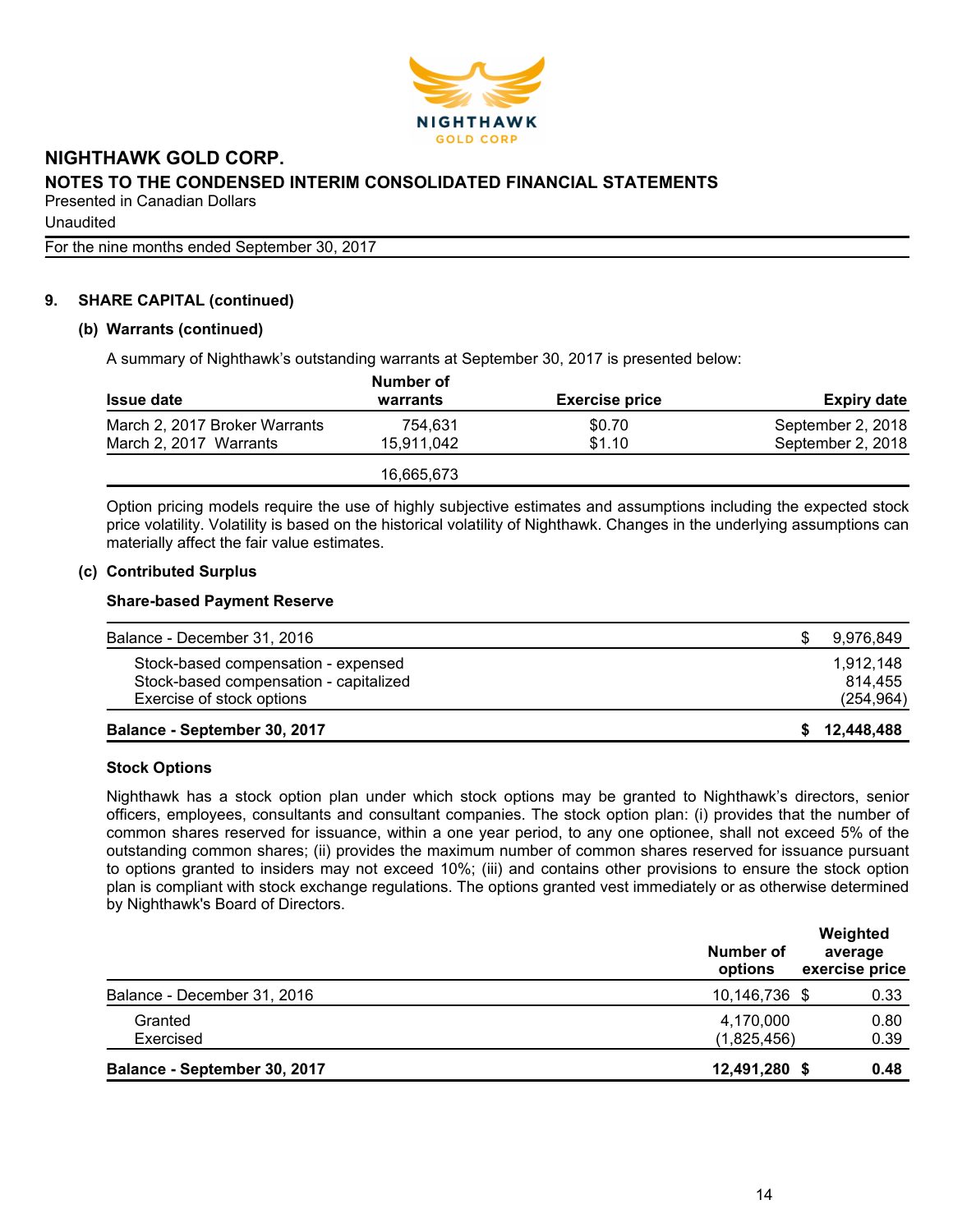

Unaudited

For the nine months ended September 30, 2017

# **9. SHARE CAPITAL (continued)**

#### **(c) Contributed Surplus (continued)**

During the nine months ended September 30, 2017, the following stock options were issued and valued using the Black-Scholes option pricing model parameters listed below (in each case with no dividends and a nil forfeiture rate):

|                                      |                      |                       |                                  | <b>Black-Scholes option pricing parameters</b> |                                 |                             |                   |
|--------------------------------------|----------------------|-----------------------|----------------------------------|------------------------------------------------|---------------------------------|-----------------------------|-------------------|
| <b>Expiry date</b>                   | Number of<br>options | <b>Exercise price</b> | <b>Grant date</b><br>stock price | Risk-free<br>interest rate                     | <b>Expected life</b><br>(years) | <b>Volatility</b><br>factor | <b>Fair value</b> |
| Nine months ended September 30, 2017 |                      |                       |                                  |                                                |                                 |                             |                   |
| March 20, 2022                       | 4.170.000            | \$0.80                | \$0.80                           | 1.02%                                          | 5.0                             | 117%                        | \$0.65            |

A summary of Nighthawk's outstanding stock options at September 30, 2017 is presented below:

| <b>Grant date</b> | <b>Options</b><br>outstanding | <b>Options</b><br>exercisable | <b>Exercise price</b> | <b>Weighted average</b><br>remaining life<br>(years) |
|-------------------|-------------------------------|-------------------------------|-----------------------|------------------------------------------------------|
| January 29, 2013  | 64,986                        | 64,986                        | \$0.30                | 0.3                                                  |
| July 15, 2013     | 490,000                       | 490,000                       | \$0.60                | 0.7                                                  |
| November 29, 2013 | 364,000                       | 364,000                       | \$0.50                | 1.1                                                  |
| March 12, 2014    | 276,193                       | 276,193                       | \$0.46                | 1.4                                                  |
| June 10, 2014     | 568.634                       | 568.634                       | \$0.61                | 1.6                                                  |
| August 12, 2014   | 162,467                       | 162,467                       | \$0.61                | 1.8                                                  |
| December 17, 2014 | 1,850,000                     | 1,850,000                     | \$0.34                | 2.2                                                  |
| December 1, 2015  | 1,665,000                     | 1,665,000                     | \$0.15                | 3.1                                                  |
| June 8, 2016      | 2,430,000                     | 2,430,000                     | \$0.25                | 3.6                                                  |
| July 4, 2016      | 450,000                       | 450,000                       | \$0.37                | 3.7                                                  |
| March 20, 2017    | 4,170,000                     | 4,170,000                     | \$0.80                | 4.4                                                  |
|                   | 12,491,280                    | 12,491,280                    | \$0.48                | 3.2                                                  |

The weighted average exercise price of the outstanding and exercisable options was \$0.48. The weighted average remaining contractual life of outstanding options is 3.2 years.

Option pricing models require the use of highly subjective estimates and assumptions including the expected stock price volatility. Volatility is based on the historical volatility of Nighthawk. Changes in the underlying assumptions can materially affect the fair value estimates. The options issued to non-employees were valued using the fair value of the equity instrument granted in the absence of a reliable estimate of the fair value of the goods or services received.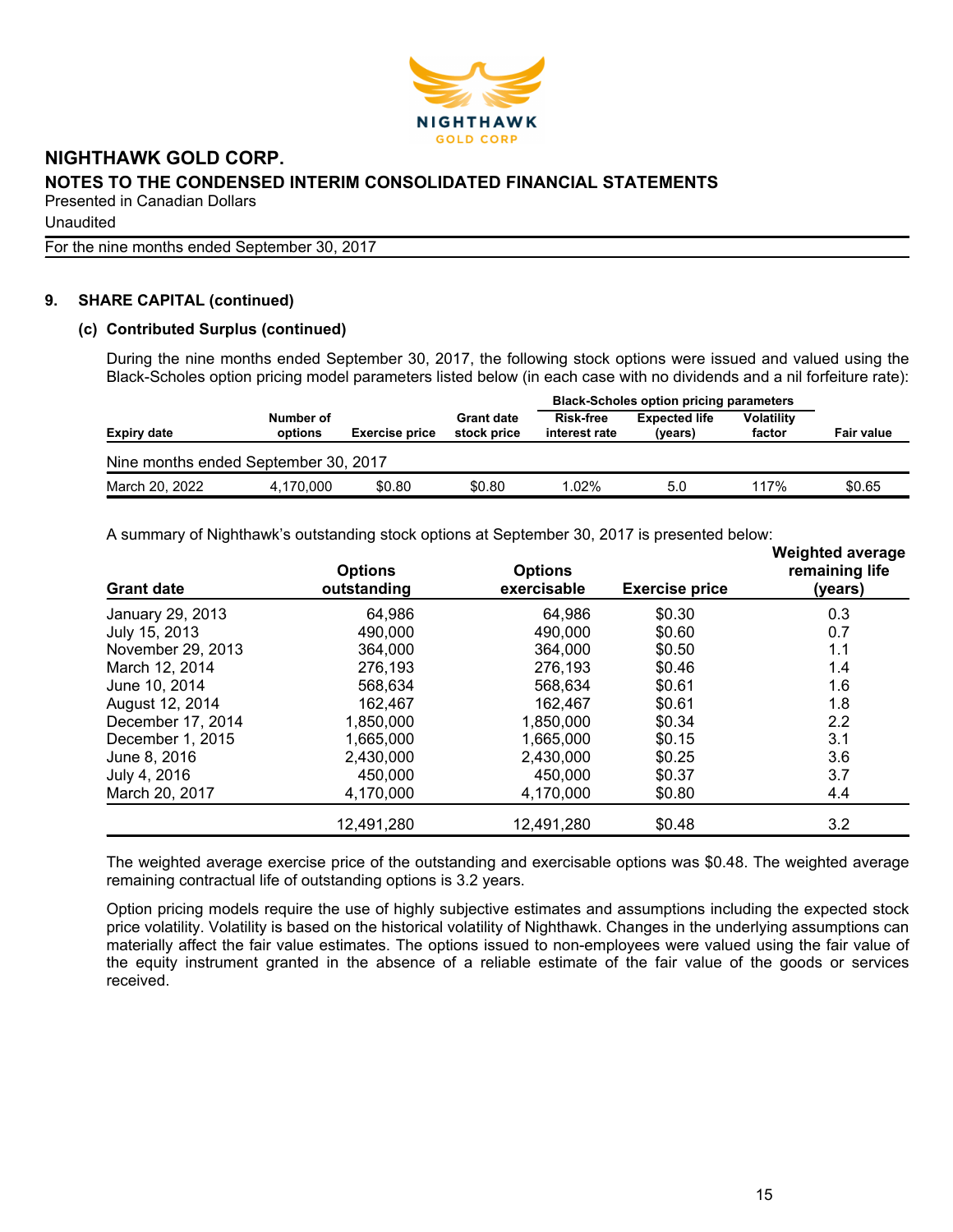

Unaudited

For the nine months ended September 30, 2017

# **10. NET INCOME (LOSS) PER SHARE**

Net loss per share has been calculated using the weighted average number of shares outstanding during the three and nine months ended September 30, 2017 and 2016.

|                                                     | Three months ended<br>September 30, |  |             |  | Nine months ended<br>September 30, |                                              |  |
|-----------------------------------------------------|-------------------------------------|--|-------------|--|------------------------------------|----------------------------------------------|--|
|                                                     | 2017                                |  | 2016        |  | 2017                               | 2016                                         |  |
| Net income (loss) for the period                    | 203,981 \$                          |  |             |  |                                    | $(13,683)$ \$ $(3,106,779)$ \$ $(6,687,143)$ |  |
| Basic and fully diluted weighted average number of  |                                     |  |             |  |                                    |                                              |  |
| shares outstanding during the period                | 188,383,966                         |  | 147,698,947 |  | 180,481,512                        | 105,139,858                                  |  |
| Basic and fully diluted net income (loss) per share | Nil \$                              |  | Nil \$      |  | $(0.02)$ \$                        | (0.06)                                       |  |

Fully diluted weighted average common shares outstanding for the three months ended September 30, 2016 and the six months ended September 30, 2017 and 2016 are not reflective of the outstanding stock options, warrants and broker warrants as their exercise would be anti-dilutive in the loss per share calculation.

# **11. RELATED PARTY DISCLOSURES**

#### **(a) Director and Executive Management Compensation**

Directors and executive management's compensation for the nine months ended September 30, 2017 and 2016 consisted of the following:

|                             | Three months ended<br>September 30, |           | Nine months ended<br>September 30, |         |  |
|-----------------------------|-------------------------------------|-----------|------------------------------------|---------|--|
|                             | 2017                                | 2016      | 2017                               | 2016    |  |
| Cash compensation           | $101,000$ \$                        | 57,500 \$ | 261,000 \$                         | 172,500 |  |
| <b>Employment benefits</b>  | 1.317                               | 1.317     | 3.951                              | 3.951   |  |
| Fair value of stock options |                                     |           | 1,694,066                          | 199,500 |  |
|                             | $102,317$ \$                        | 58,817 \$ | 1,959,017 \$                       | 375,951 |  |

Directors and executive management received the following stock options during the nine months ended September 30, 2017:

|                |                      |                       |                                  | <b>Black-Scholes option pricing parameters</b> |                                 |                             |                   |  |
|----------------|----------------------|-----------------------|----------------------------------|------------------------------------------------|---------------------------------|-----------------------------|-------------------|--|
| Expiry date    | Number of<br>options | <b>Exercise price</b> | <b>Grant date</b><br>stock price | <b>Risk-free</b><br>interest rate              | <b>Expected life</b><br>(vears) | <b>Volatility</b><br>factor | <b>Fair value</b> |  |
| March 20, 2022 | 2.600.000            | \$0.80                | \$0.80                           | $.02\%$                                        | 5.0                             | 117%                        | \$0.65            |  |

The total fair value of stock options granted to directors and executive management for the nine months ended September 30, 2017 was \$1,694,066. All of the stock options granted vested immediately on the date of grant and have a contractual life of 5 years from the date of grant.

Stock-based compensation of \$260,626 to executive management has been capitalized to the exploration and evaluations assets for the nine months ended September 30, 2017.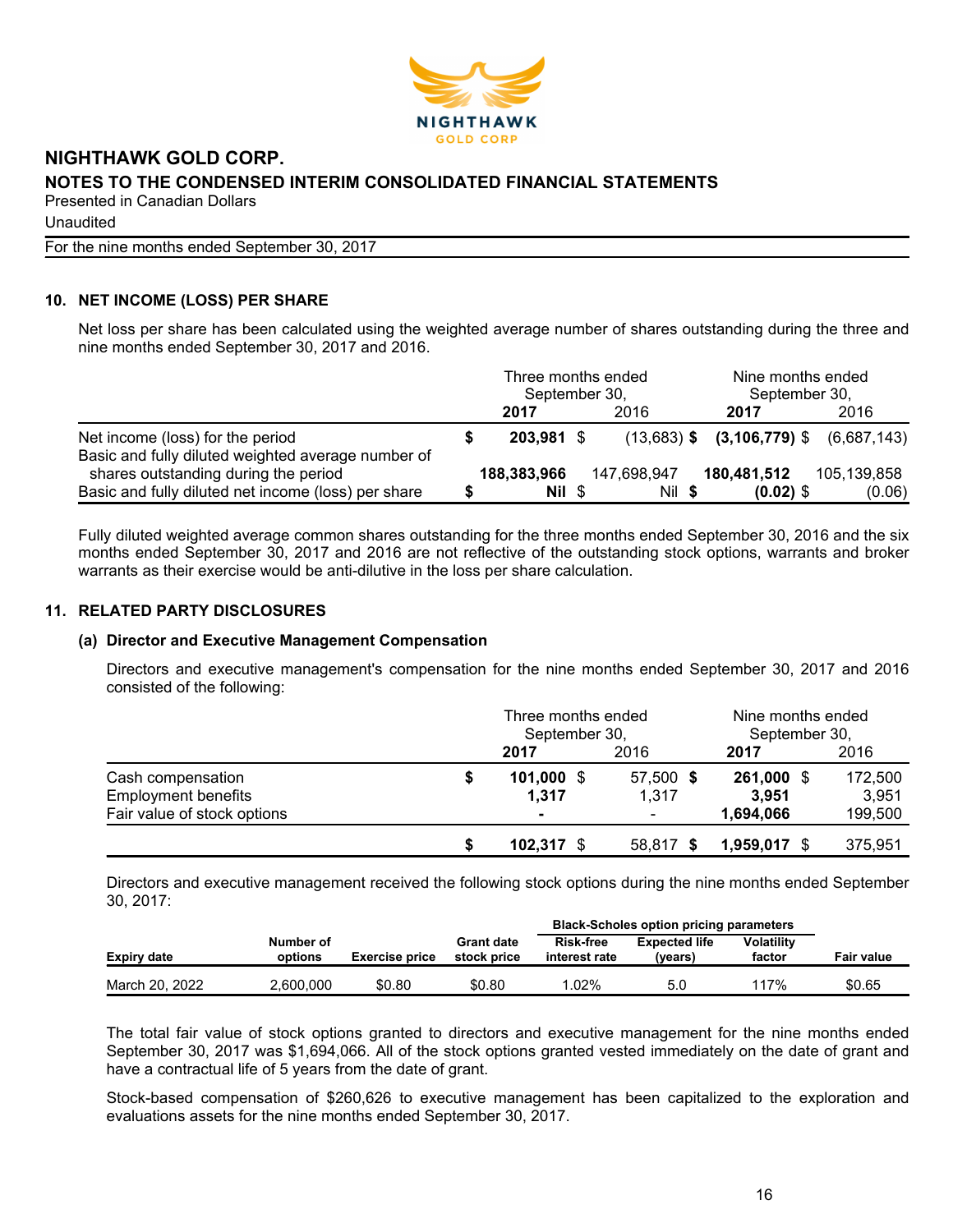

Unaudited

For the nine months ended September 30, 2017

# **11. RELATED PARTY DISCLOSURES (continued)**

#### **(b) Director and Executive Management Transactions**

The aggregate value of transactions and outstanding balances relating to entities over which directors and executive management have control or significant influence were as follows:

| <b>Transaction</b><br>Geological consulting<br>Consulting<br>Rent<br>Sale of mineral property (note 6) |                          | Transaction value<br>for the periods ended |                                             |  |                                |  | Balance outstanding as at              |  |                      |  |
|--------------------------------------------------------------------------------------------------------|--------------------------|--------------------------------------------|---------------------------------------------|--|--------------------------------|--|----------------------------------------|--|----------------------|--|
|                                                                                                        | Note                     |                                            | Nine months<br>Sept. 30, 2017               |  | Nine months<br>Sept. 30, 2016  |  | September 30,<br>2017                  |  | December 31.<br>2016 |  |
|                                                                                                        | '1)<br>(2)<br>(3)<br>(4) | S                                          | 165,000 \$<br>75.000<br>43.398<br>(180,000) |  | 112,500 \$<br>60.000<br>19.288 |  | 18,333<br>8,333<br>$\blacksquare$<br>- |  | 12,500               |  |
|                                                                                                        |                          |                                            | 103,398 \$                                  |  | 191,788 \$                     |  | 26.666                                 |  | 12.500               |  |

(1) During the nine months ended September 30, 2017, Nighthawk paid geological consulting fees of \$165,000 (nine months ended September 30, 2016 - \$112,500) to Byron Geological Inc., a company controlled by Dr. Michael Byron, the current Chief Executive Officer and a Director of Nighthawk. At September 30, 2017, the balance owed was \$18,333 (December 31, 2016 - \$12,500).

- (2) During the nine months ended September 30, 2017, Nighthawk paid financial consulting fees of \$75,000 (nine months ended September 30, 2016 - \$60,000) to 2245448 Ontario Inc., a company controlled by Michael Leskovec, the Chief Financial Officer of Nighthawk. At September 30, 2017, the balance owed was \$8,333 (December 31, 2016 - \$nil).
- (3) During the nine months ended September 30, 2017, the Company paid rent and office costs of \$43,398 (nine months ended September 30, 2016 - \$19,288) to 1249687 Ontario Ltd., a company controlled by Brent Peters, a director of the Company. At September 30, 2017, the balance owed was \$nil (December 31, 2016 - \$nil).
- (4) During the nine months ended September 30, 2017, Nighthawk sold its interest in the Superior Project to CR Capital, a company with a common director of Nighthawk, Brian Howlett, for consideration of two million common shares (\$180,000) in the capital stock of CR Capital and the grant of a 0.5% net smelter return royalty.

# **12. MANAGEMENT OF CAPITAL RISK**

Nighthawk's capital management objective is to obtain adequate levels of funding to support its exploration activities, to obtain corporate and administrative functions necessary to support organizational functioning and obtain sufficient funding to further the identification and development of precious metal deposits. Achieving this objective requires management to consider the underlying nature of exploration activities, availability of capital, the cost of various capital alternatives and other factors.

Nighthawk raises capital, as necessary, to meet its needs and take advantage of perceived opportunities and, therefore, does not have a numeric target for its capital structure. Funds are primarily secured through equity capital raised by way of private placements. There can be no assurance that Nighthawk will be able to continue raising equity capital in this manner.

Establishing and adjusting capital requirements is a continuous management process. Exploration involves a high degree of "discovery" risk and substantial uncertainties about the ultimate ability of Nighthawk to achieve positive cash flows from operations. Consequently, management primarily funds Nighthawk's exploration activities and administrative costs by issuing share capital rather than using other capital sources that require fixed repayments of principal or interest. Nighthawk will continue to assess new properties and seek to acquire an interest in additional properties if it feels there is sufficient geologic or economic potential and if it has adequate financial resources to do so.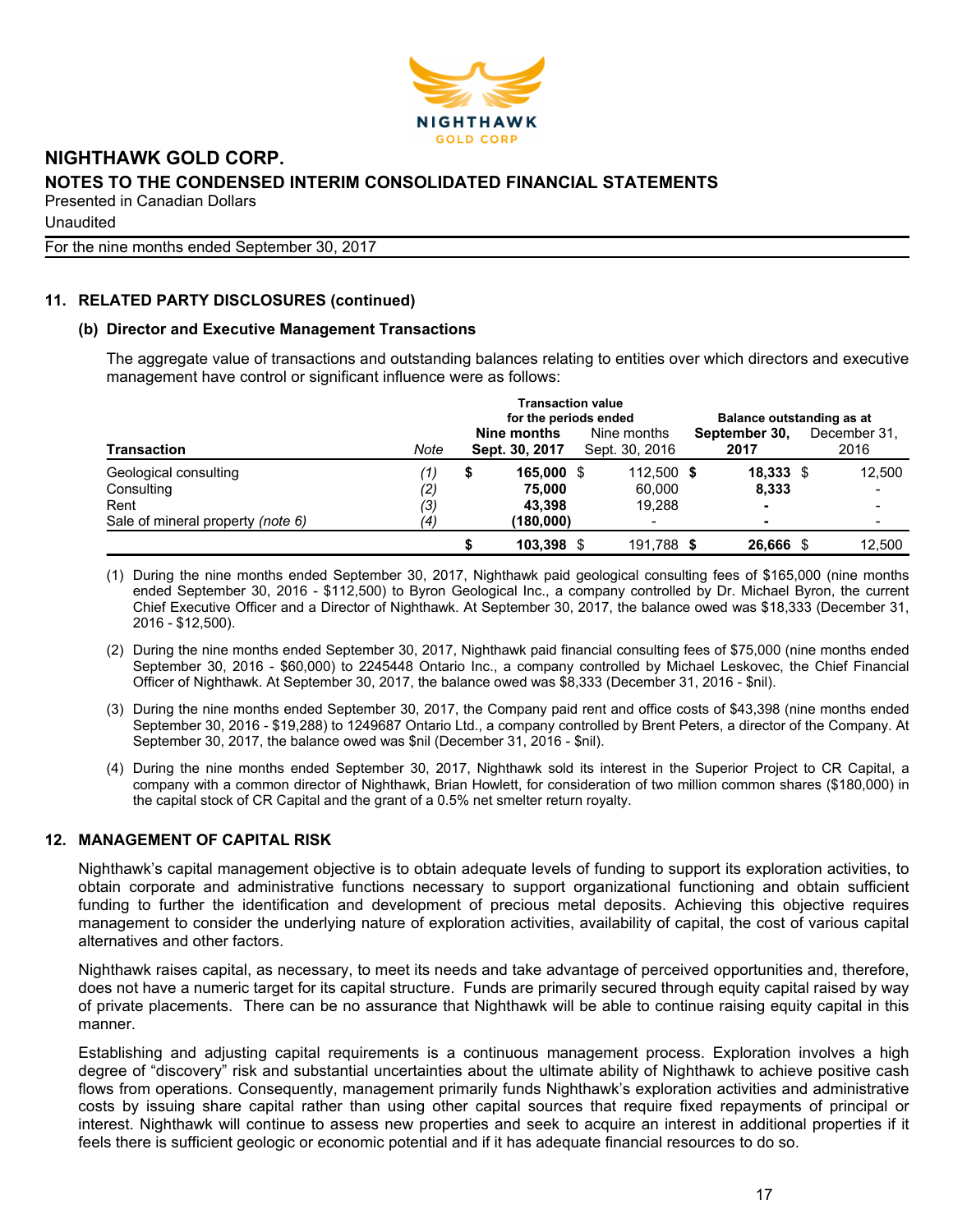

Unaudited

#### For the nine months ended September 30, 2017

# **12. MANAGEMENT OF CAPITAL RISK (continued)**

Development activities may begin once a property's mineral reserves are estimated and Nighthawk makes a positive production decision. At this point, management may consider other sources of financing such as senior debt or convertible debentures as a means to reduce equity dilution.

Nighthawk's capital under management at September 30, 2017 includes share capital of \$80,094,256 (December 31, 2016 - \$61,916,419).

Nighthawk invests all capital that is surplus to its immediate operational needs in short-term, liquid and highly rated financial instruments, such as cash, and short-term guarantee deposits, all held with major Canadian financial institutions.

There were no changes in Nighthawk's approach to capital management during the nine months ended September 30, 2017 and Nighthawk is not subject to any externally imposed capital requirements other than the restricted cash held as guaranteed investment certificates at a Canadian chartered bank as security for the letters of credit posted with respect to Damoti Reclamation Obligation and the Colomac Security *(note 5)*.

As of September 30, 2017, Nighthawk had \$10,366,132 of flow-through expenditure obligations remaining, which must be expended by December 31, 2018.

#### **13. MANAGEMENT OF FINANCIAL AND OTHER RISK**

Nighthawk's financial instruments are exposed to financial risks as summarized below:

#### **(a) Fair Value**

The carrying amount of cash, amounts receivable, and accounts payable and accrued liabilities represent their fair value due to their short-term nature. The fair value of the restricted cash are equal to its carrying value. Fair value represents the amount that would be exchanged in an arm's length transaction between willing parties and is best evidenced by a quoted market price if one exists.

#### **(b) Credit Risk**

Nighthawk's credit risk is primarily attributable to cash. Nighthawk has no significant concentration of credit risk arising from operations. Restricted cash consists of guaranteed investment certificates, which secure Nighthawk's two irrevocable standby letters of credit with a Canadian chartered bank *(note 5)* which Nighthawk considers to be a reputable financial institution. Management therefore believes the risk of loss to be remote.

#### **(c) Liquidity Risk**

Nighthawk's approach to managing liquidity risk is to ensure that it will have sufficient liquidity to meet liabilities when due. As at September 30, 2017, Nighthawk had a cash balance of \$27,644,823 (December 31, 2016 - \$14,324,806) to settle current liabilities of \$1,202,737 (December 31, 2016 - \$297,394). All of Nighthawk's financial trade liabilities have contractual maturities of 30 days or less and are subject to normal trade terms.